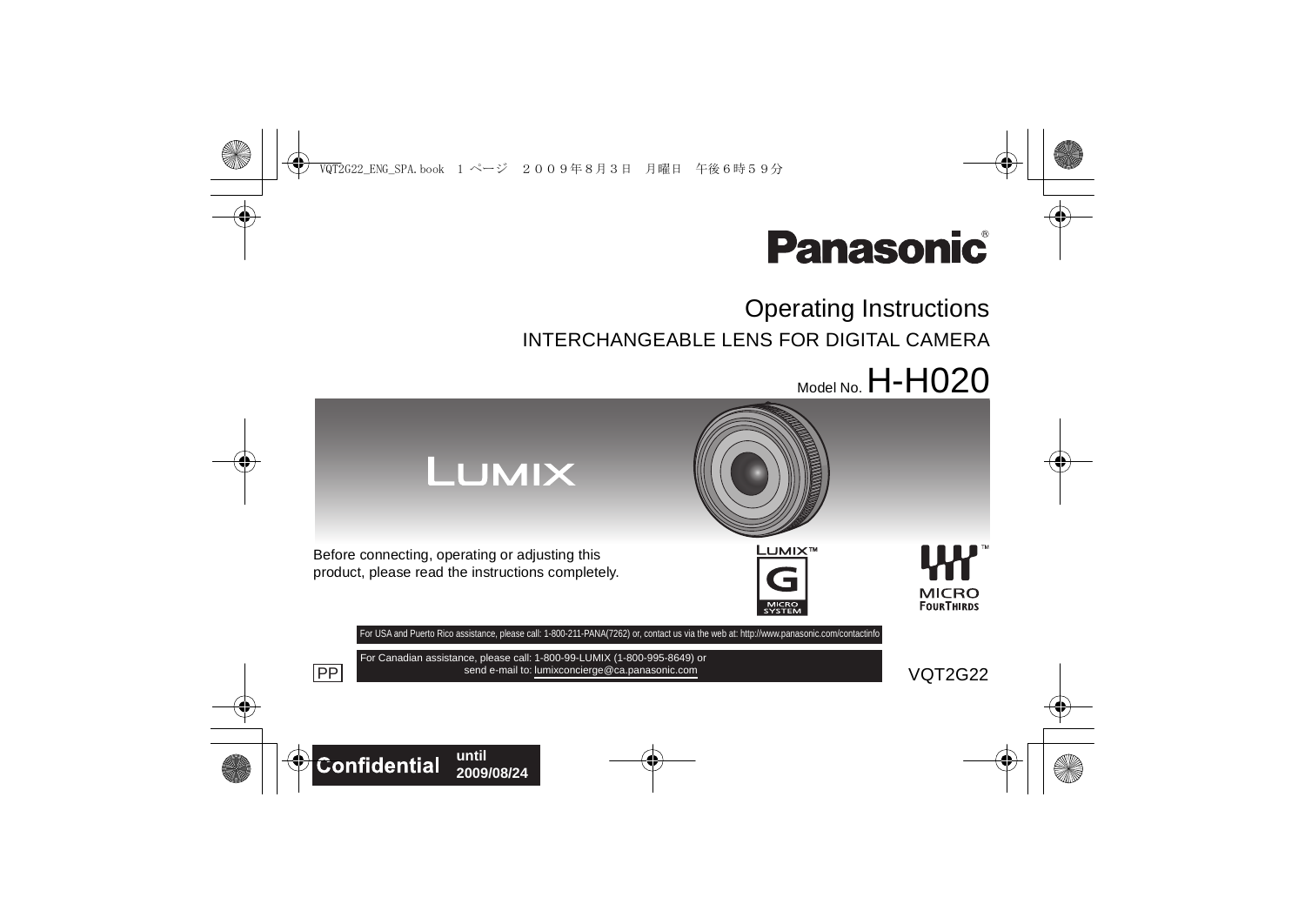# **Contents**

| Names and Functions of Components  8 |
|--------------------------------------|
|                                      |
|                                      |
|                                      |
|                                      |
|                                      |

#### **-If you see this symbol-**

#### **Information on Disposal in other Countries outside the European Union**



This symbol is only valid in the European Union. If you wish to discard this product, please contact your local authorities or dealer and ask for the correct method of disposal.

## **THE FOLLOWING APPLIES ONLY IN CANADA.**

This Class B digital apparatus complies with Canadian ICES-003.

# **Information for Your Safety**

**Keep the unit as far away as possible from electromagnetic equipment (such as microwave ovens, TVs, video games, radio transmitters, high-voltage lines etc.).**

- Do not use the camera near cell phones because doing so may result in noise adversely affecting the pictures and sound.
- If the camera is adversely affected by electromagnetic equipment and stops functioning properly, turn the camera off and remove the battery and/or the connected AC adaptor. Then reinsert the battery and/ or reconnect the AC adaptor and turn the camera on.

The lens can be used with a digital camera compatible with the lens mount standard for the "Micro Four ThirdsTM System".

● It cannot be mounted on the Four Thirds<sup>™</sup> mount specification camera.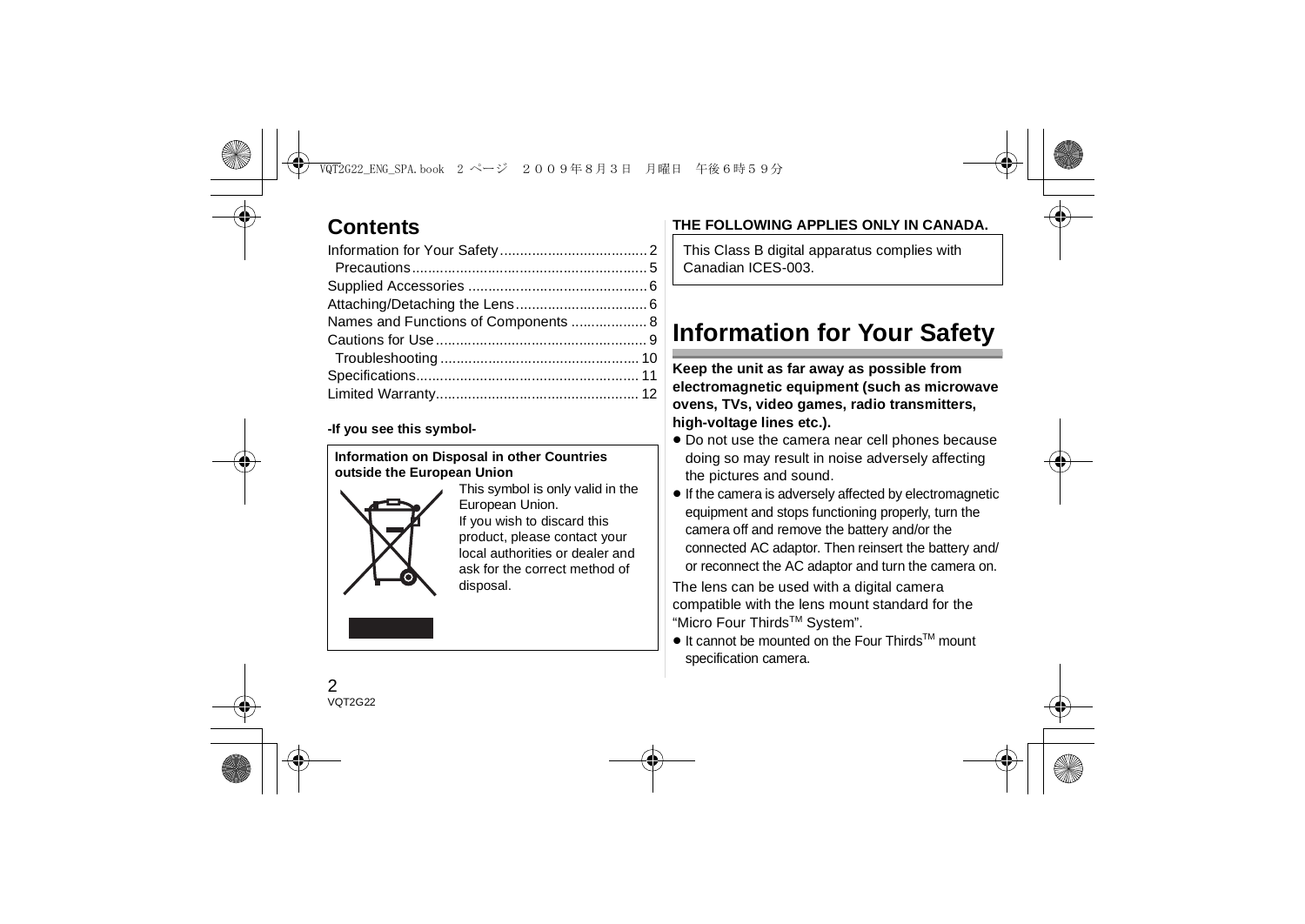- ≥ The digital camera illustrations in these operating instructions show DMC-GF1 as an example.
- ≥ The appearance and specifications of products described in this manual may differ from the actual products you have purchased due to later enhancements.
- Micro Four Thirds<sup>™</sup> and Micro Four Thirds Logo marks are trademarks or registered trademarks of Olympus Imaging Corporation, in Japan, the United States, the European Union and other countries.
- Four Thirds<sup>™</sup> and Four Thirds Logo marks are trademarks or registered trademarks of Olympus Imaging Corporation, in Japan, the United States, the European Union and other countries.
- G MICRO SYSTEM is a LUMIX lens exchange type digital camera system based on a Micro Four Thirds System standard.
- Other names, company names, and product names printed in these instructions are trademarks or registered trademarks of the companies concerned.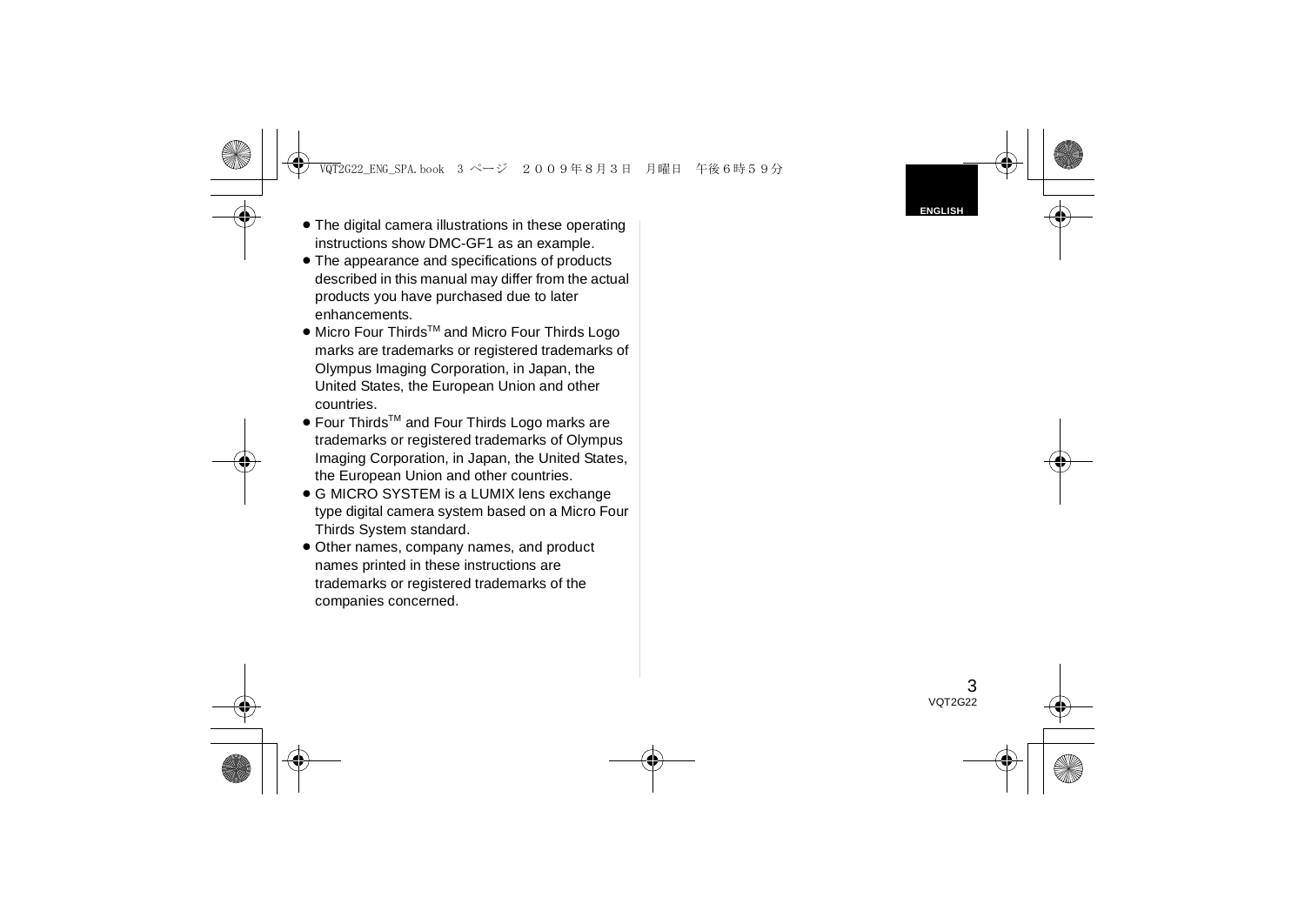#### **FCC Note:**

 This equipment has been tested and found to comply with the limits for a Class B digital device, pursuant to Part 15 of the FCC Rules.

These limits are designed to provide reasonable protection against harmful interference in a residential installation. This equipment generates, uses and can radiate radio frequency energy and, if not installed and used in accordance with the instructions, may cause harmful interference to radio communications. However, there is no guarantee that interference will not occur in a particular installation. If this equipment does cause harmful interference to radio or television reception, which can be determined by turning the equipment off and on, the user is encouraged to try to correct the interference by one or more of the following measures:

- Reorient or relocate the receiving antenna.
- Increase the separation between the equipment and receiver.
- Connect the equipment into an outlet on a circuit different from that to which the receiver is connected.
- Consult the dealer or an experienced radio/TV technician for help.

Any unauthorized changes or modifications to this equipment would void the user's authority to operate this device.

This device complies with Part 15 of the FCC Rules. Operation is subject to the following two conditions: (1) This device may not cause harmful interference, and (2) this device must accept any interference received, including interference that may cause undesired operation.

Responsible Party:

Panasonic Corporation of North America

One Panasonic Way

Secaucus, NJ 07094

Support Contact:

Panasonic Consumer Electronics Company

Telephone No.: 1-800-211-PANA (7262)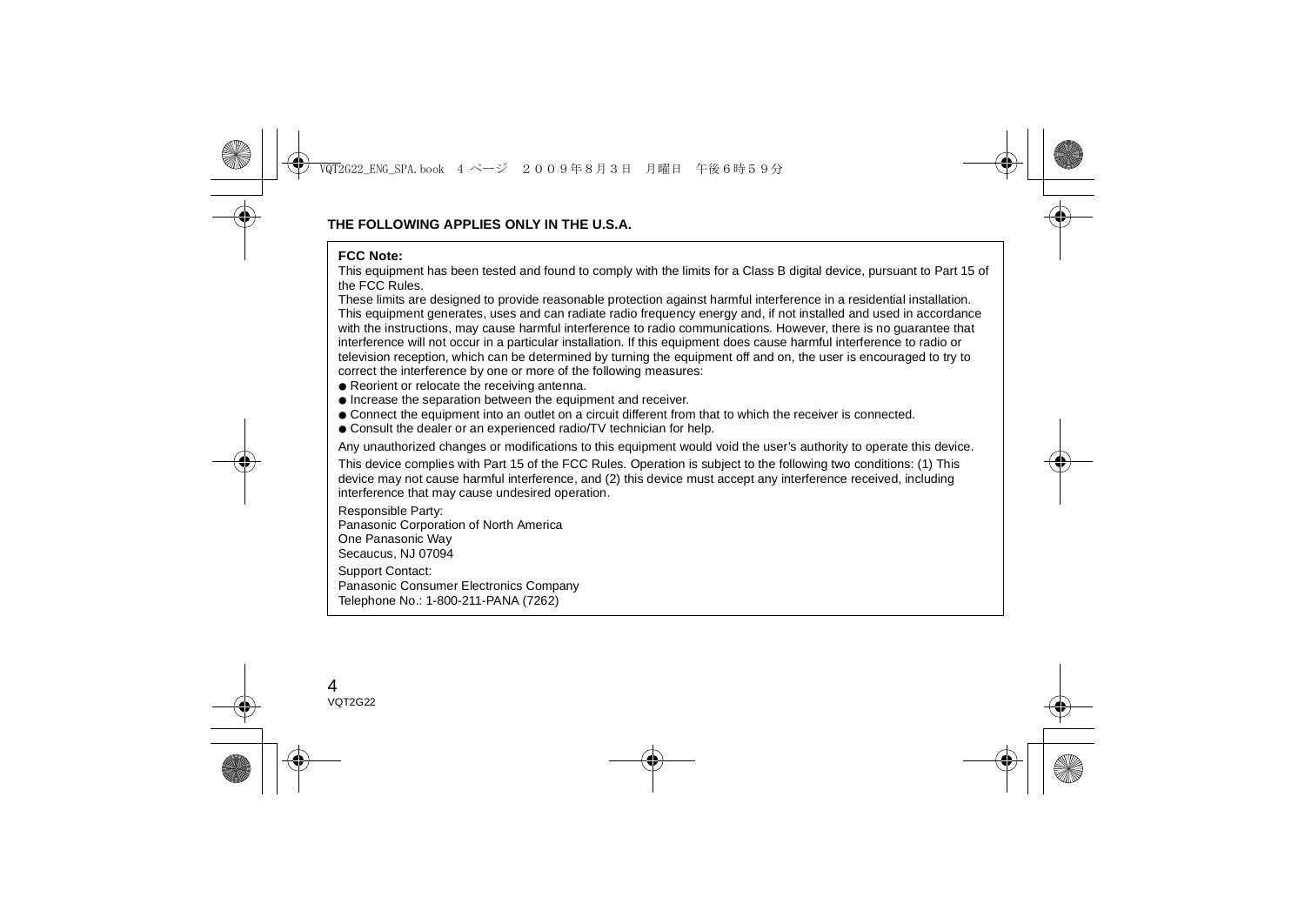#### *Precautions*

### ∫**Lens Care**

- ≥ **Sand and dust can damage the lens. Make sure that no sand or dust gets inside the lens or the terminals when using the lens on a beach, etc.**
- ≥ **This lens is not waterproof. If drops of water get onto the lens, wipe the lens with a dry cloth.**
- Do not press the lens with excessive force.
- ≥ When there is dirt (water, oil, and fingerprints, etc.) on the surface of the lens, the picture may be affected. Lightly wipe the surface of the lens with a soft, dry cloth before and after taking pictures.
- Do not place the lens mount facing downwards. Do not allow the lens contact point  $(1)$  to become dirty.



## ∫ **About Condensation (Fogging of the Lens)**

- Condensation occurs when there are differences in temperature and humidity as described below. Condensation can cause the lens to become dirty and lead to mold and malfunctioning, so exercise caution in the following situations:
	- When the camera is brought indoors from outside during cold weather
	- When the camera is brought into an airconditioned car
	- When cold air from an air conditioner is directly blown onto the lens
- In humid places
- ≥ Put the camera into a plastic bag to allow it to acclimatize to the surrounding temperature in order to prevent condensation. If condensation occurs, turn the power off and leave it for about two hours. Once the camera acclimatizes to the surrounding temperature the condensation will go away naturally.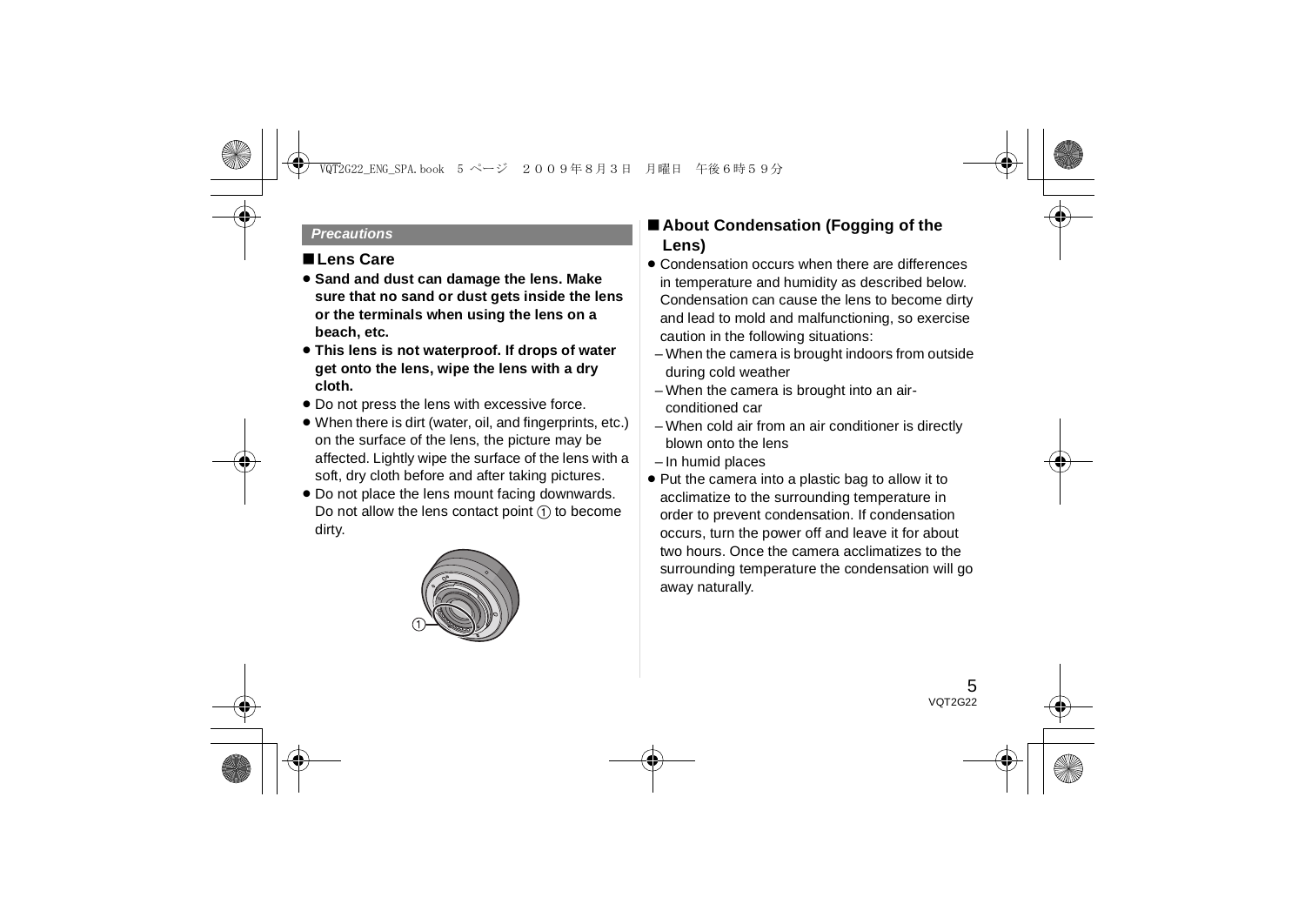# **Supplied Accessories**

### **[Inspection to be performed when you unpack the unit]**

When removing the unit from its packing box, check that the main unit and the supplied accessories are there and also check their external appearance and functions to verify that they have not sustained any damage during distribution and transportation. If you discover any trouble, contact your vendor before using the product.

Product numbers correct as of September 2009. These may be subject to change.



- **1**Lens Storage Bag
- **2** Lens Rear Cap

(The lens rear cap and lens cap are attached to the interchangeable lens at the time of purchase.)

**3**Lens Cap

# **Attaching/Detaching the Lens**

● Refer also to the camera's operating instructions for attaching and detaching the lens.

## ∫ **Attaching the Lens**

- Check that the camera is turned off.
- **1 Turn the lens rear cap to detach it.** A: Lens Rear Cap



**2 Align the lens fitting marks** B **(red marks) on the camera body and the lens and then rotate the lens in the direction of the arrow until it clicks.**



- Do not press the lens release button when you attach a lens.
- Do not try to attach the lens when holding it at an angle to the camera body as the lens mount may get scratched.
- Check that the lens is attached correctly.

### 6VOT2G22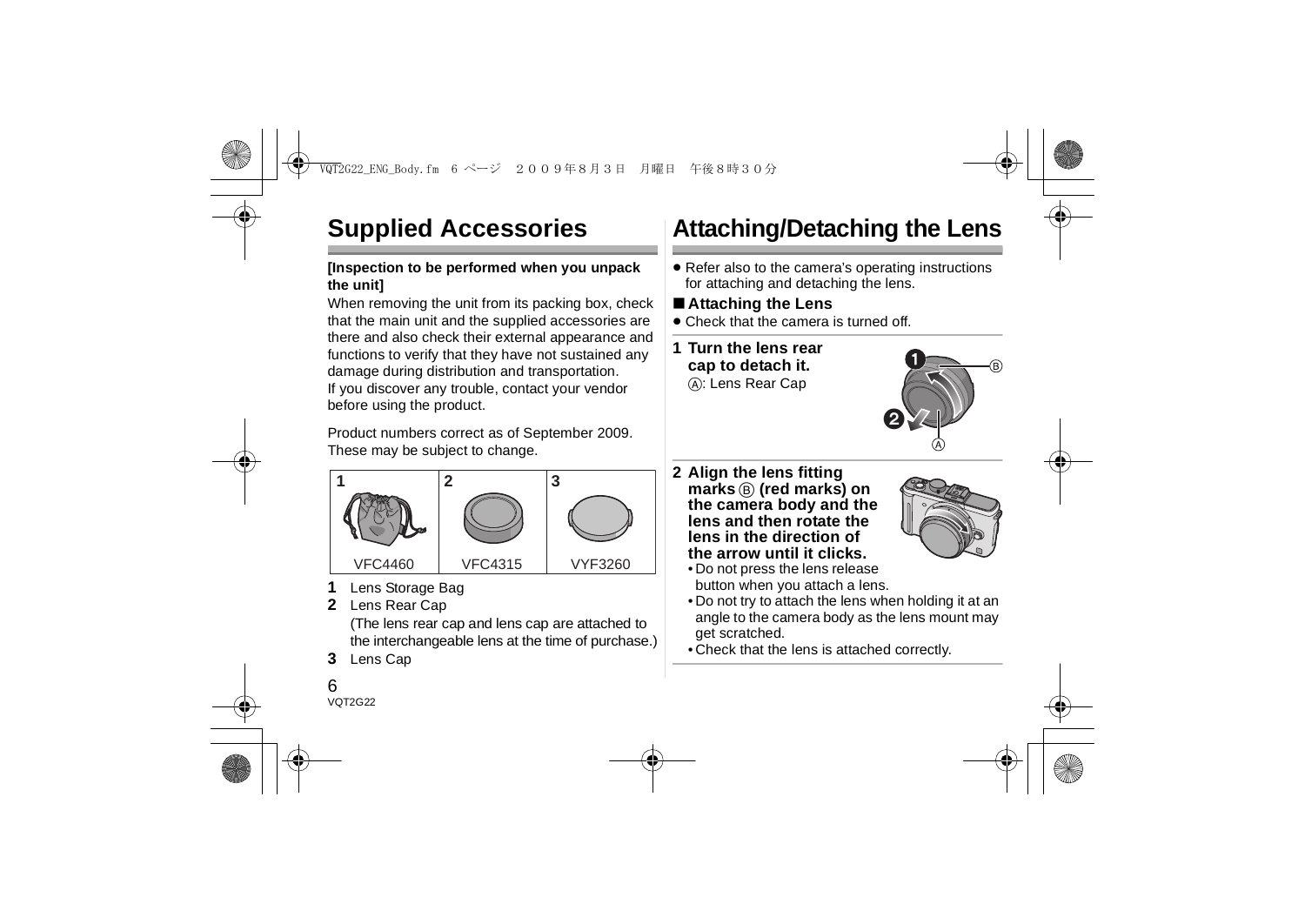## ∫**Detaching the Lens**

● Check that the camera is turned off.

### **Press the lens release button** C **while turning the lens as far as possible in the direction of the arrow to detach it.**



- Attach the lens rear cap so that the lens contact point does not get scratched.
- Attach the body cap to the camera so no dirt or dust will get inside the main unit.

## ∫**Attaching and Detaching the Lens Cap**

● Be careful not to lose the lens cap.



## ∫ **Attaching Filters**

- ≥ Vignetting may occur if using 2 or more MC protectors (optional:DMW-LMC46), PL filters (optional:DMW-LPL46) or ND filters (optional:DMW-LND46), or if using thick protectors and/or filters.
- The filter may become impossible to remove if excessively tightened, so please refrain from tightening it too strongly.
- ≥ It is possible to attach the lens cap with the filter already attached.
- ≥ If you have problems with the attachment or removal of the PL filter (optional:DMW-LPL46), we recommend turning on the digital camera and trying again with the focus mode set to "manual" ([MF]).
- Accessories other than filters, such as conversion lenses or adaptors, cannot be mounted on this lens. It may interfere with the focus operation or damage the lens.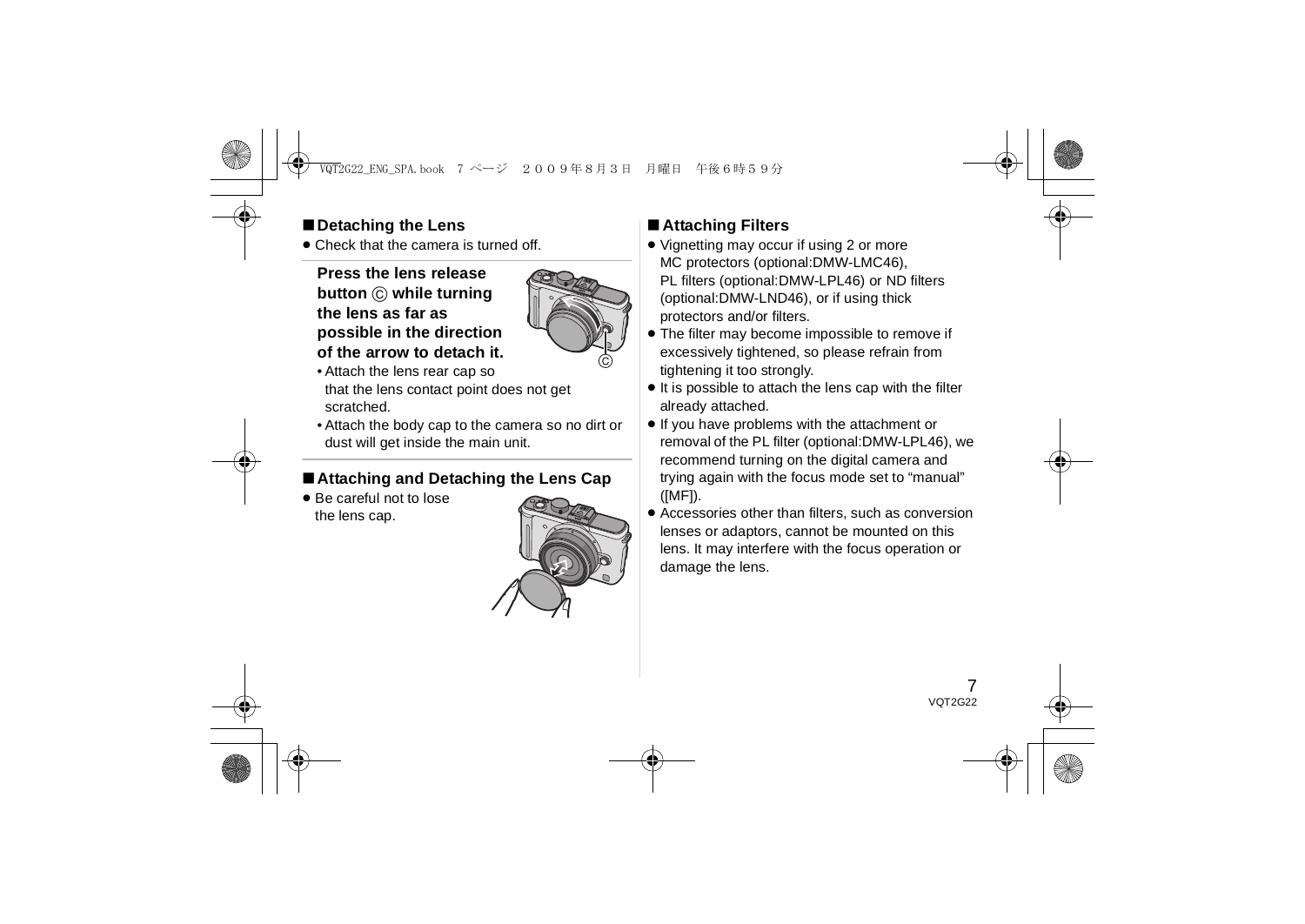# **Names and Functions of Components**



- **1**Lens surface
- **2** Focus ring Rotate to focus when taking pictures with manual focus.
- **3**Contact point
- **4**Lens fitting mark

This lens uses a lens drive system to enable a compact and bright F1.7. As a result of this, there are operating sounds and vibrations when focusing, but this is not a malfunction. Operating sounds are recorded when auto-focusing during motion picture recording. If operating sounds become bothersome, we recommend setting to manual focus ([MF]) and fixing focus before recording to avoid recording the lens noise.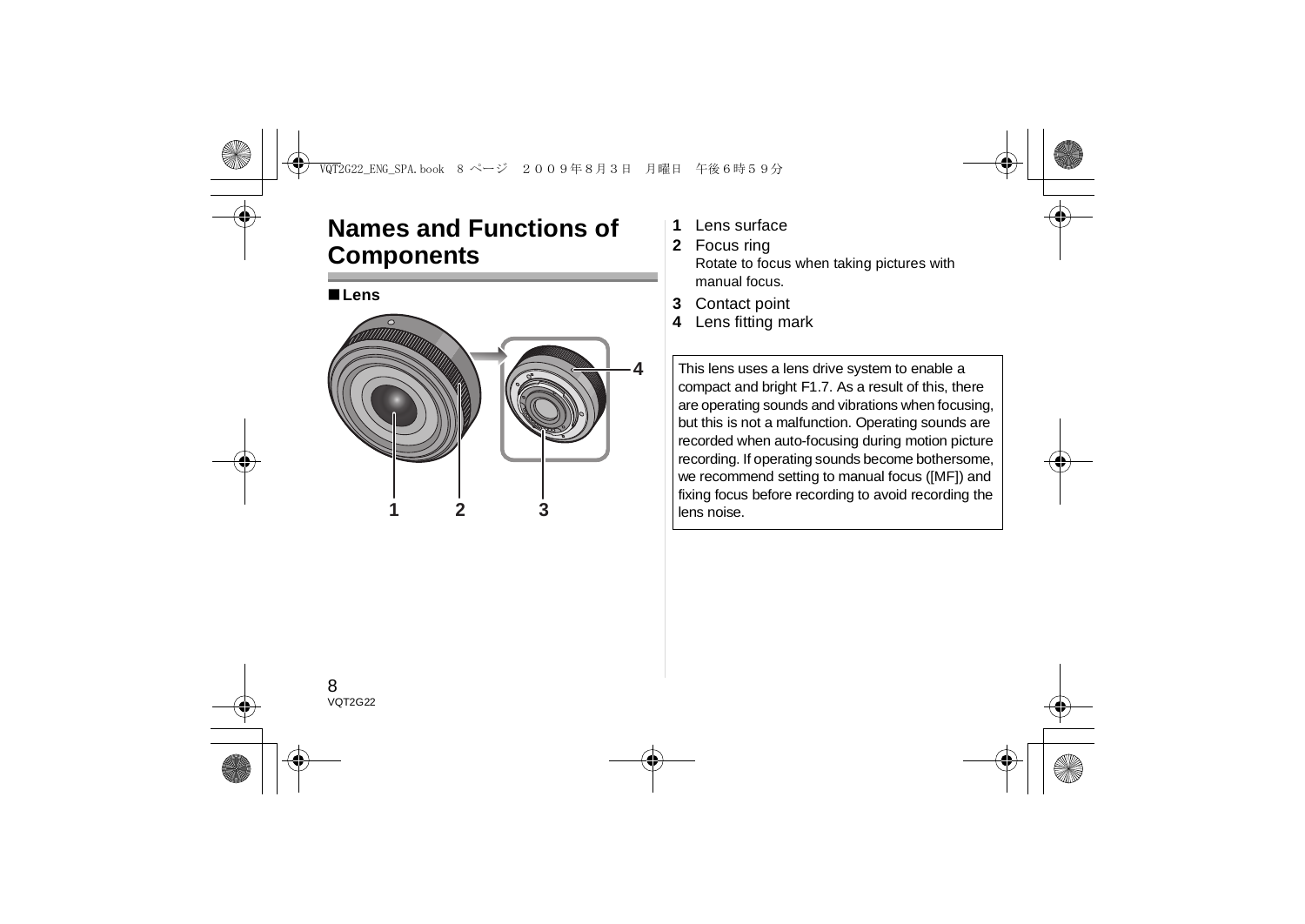# **Cautions for Use**

## ∫**About the Lens**

### **Take care not to drop or knock the lens. Also take care not to put a lot of pressure on the lens.**

● Take care not to drop the bag that you inserted the lens in as it may damage the lens. The camera may stop operating normally and pictures may no longer be recorded.

#### **When using pesticides and other volatile substances around the camera make sure that they do not get onto the lens.**

● If such substances get onto the lens they can damage the exterior case or cause the paint to peel.

### **Do not carry the unit when it is still attached to the camera body.**

- Under no circumstances should the unit be stored in any of the following locations since doing so may cause problems in operation or malfunctioning.
- In direct sunlight or on a beach in summer
- In locations with high temperatures and humidity levels or where the changes in temperature and humidity are acute
- In locations with high concentrations of sand, dust or dirt
- Where there is fire
- Near heaters, air conditioners or humidifiers
- Where water may make the unit wet
- Where there is vibration
- Inside a vehicle
- Refer also to the operating instructions of the digital camera.
- ≥ When the unit is not going to be used for a prolonged period, we recommend storing with a desiccant (silica gel). Failure to do so may result in performance failure caused by mold, etc. It is recommended that you check the unit's operation prior to use.
- Do not leave the lens in contact with rubber or plastic products for extended periods of time.
- ≥ Do not touch the lens contact point. Doing so can cause failure of the unit.
- Do not disassemble or alter the unit.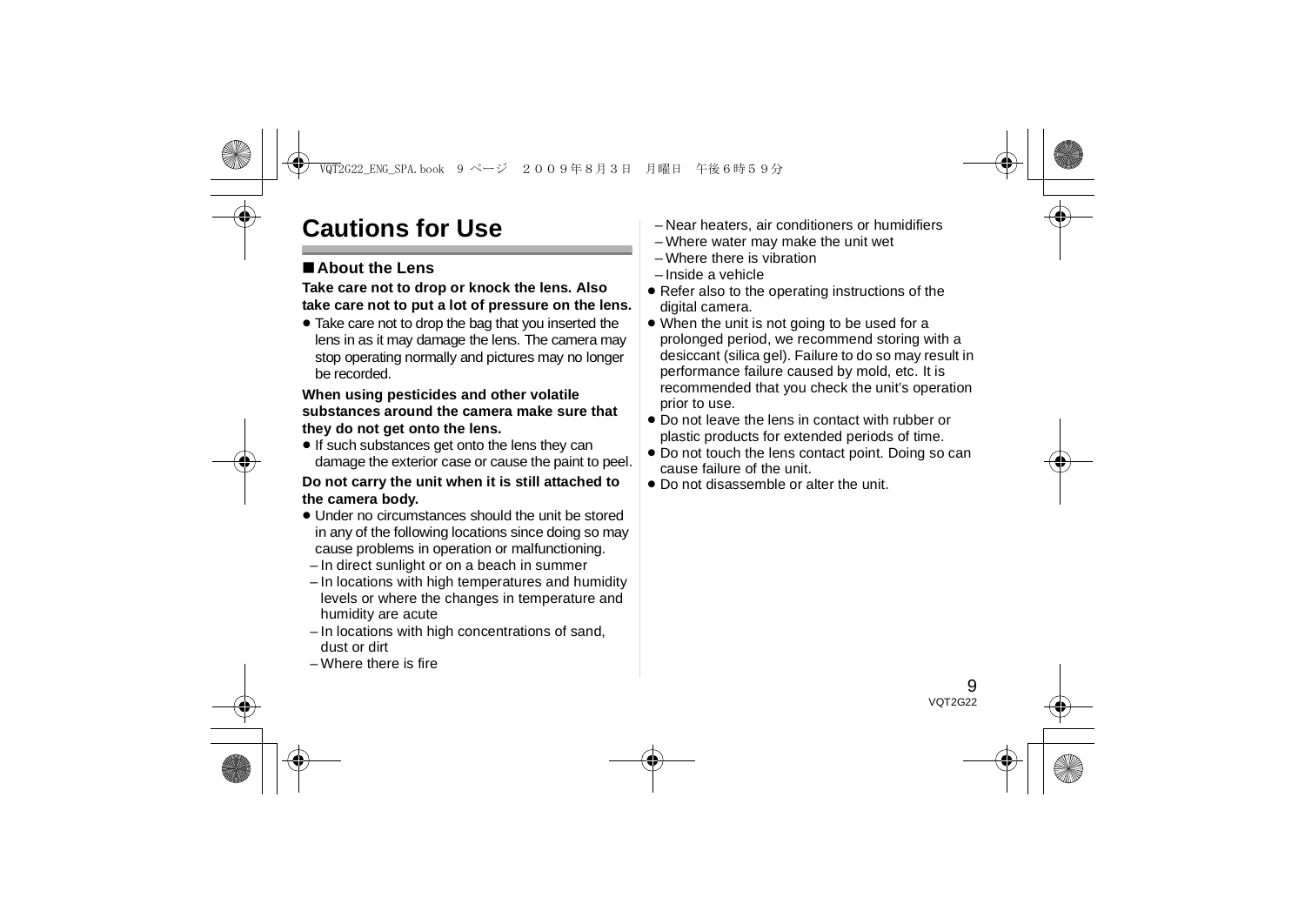**Do not use benzine, thinner, alcohol or other similar cleaning agents to clean the lens glass or exterior cabinet.**

- ≥ Using solvents can damage the lens or cause the paint to peel.
- ≥ Wipe off any dust or fingerprints with a soft, dry cloth.
- ≥ Use a dry, dust cloth to remove dirt and dust on the focus ring.
- ≥ Do not use a household detergent or a chemically treated cloth.

### *Troubleshooting*

#### **A sound is heard when the camera is turned on or off.**

● This is the sound of lens or aperture movement and is not a malfunction.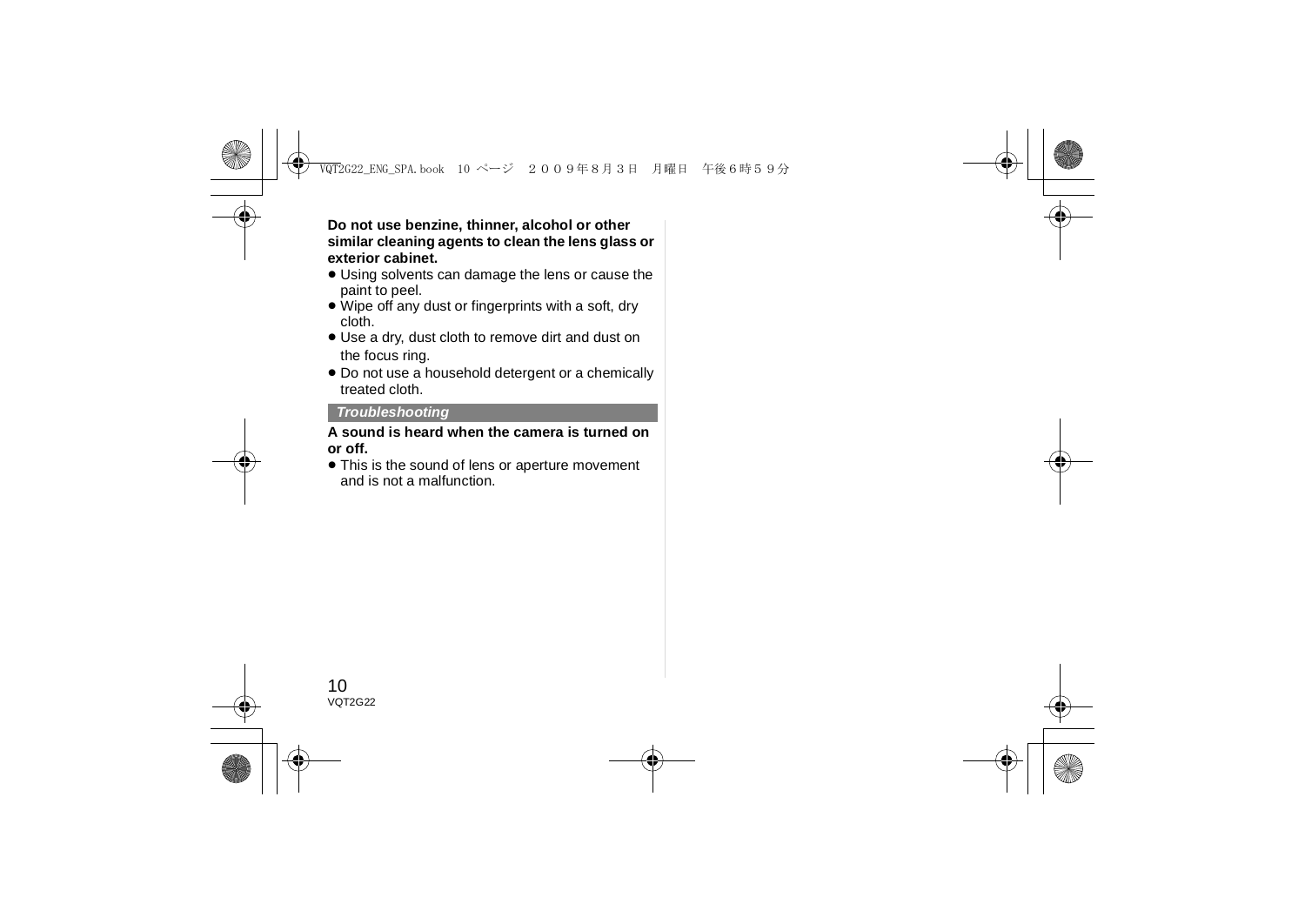### **INTERCHANGEABLE LENS FOR DIGITAL CAMERA**

**"LUMIX G 20 mm/F1.7 ASPH."**

| <b>Focal length</b>                | $f=20$ mm                                                              |
|------------------------------------|------------------------------------------------------------------------|
|                                    | (35 mm film camera equivalent: 40 mm)                                  |
| Aperture type                      | 7 leaf shutters/iris diaphragm/circular diaphragm                      |
| Aperture range                     | F <sub>1.7</sub>                                                       |
| Minimum aperture value             | F <sub>16</sub>                                                        |
| Lens construction                  | 7 elements in 5 groups (2 aspherical lenses)                           |
| In focus distance                  | 0.2 m (0.66 feet) to $\infty$ (from the focus distance reference line) |
| <b>Maximum image magnification</b> | $0.13\times$ (35 mm film camera equivalent: 0.25 $\times$ )            |
| Optical image stabilizer           | Not available                                                          |
| <b>Mount</b>                       | "Micro Four Thirds Mount"                                              |
| Angle of view                      | $57^\circ$                                                             |
| <b>Filter diameter</b>             | 46 mm (1.81 inch)                                                      |
| Max. diameter                      | 63 mm (2.48 inch)                                                      |
| <b>Overall length</b>              | Approx. 25.5 mm (1.00 inch)                                            |
|                                    | (from the tip of the lens to the base side of the lens mount)          |
| Mass (Weight)                      | Approx. 100 g (3.53 oz)                                                |

● When using the lens with a LUMIX digital camera, you cannot set to [AFC] in focus mode or [C<sub>AF</sub>] in [PRE AF]. (As of September 2009) (The focus modes available may vary depending on the camera.)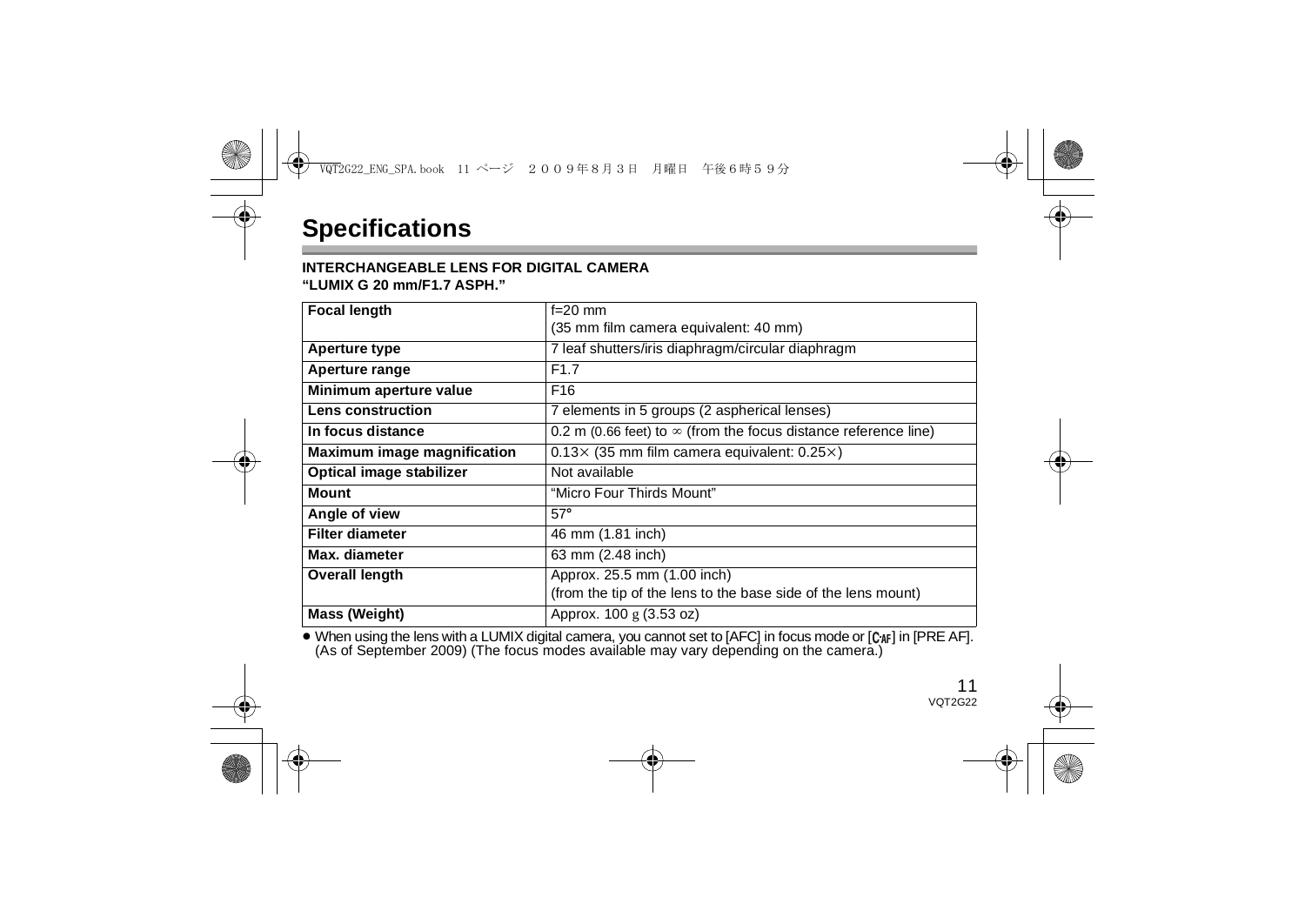# **Limited Warranty**

# **FOR U.S.A. and Puerto Rico**

#### **PANASONIC CONSUMER ELECTRONICS COMPANY, DIVISION OF PANASONIC CORPORATION OF NORTH AMERICA**

One Panasonic Way, Secaucus, New Jersey 07094

## **Panasonic** Digital Still Camera ACCESSORIES LIMITED WARRANTY

#### **Limited Warranty Coverage**

If your product does not work properly because of a defect in materials or workmanship, Panasonic Consumer Electronics Company (referred to as "the warrantor") will, for the length of the period indicated on the chart below, which starts with the date of original purchase ("warranty period"), at its option either (a) repair your product with new or refurbished parts, or (b) replace it with a new or a refurbished product. The decision to repair or replace will be made by the warrantor.

| <b>I PRODUCT OR PART NAME</b>           | <b>PARTS</b> | <b>LABOR</b> |
|-----------------------------------------|--------------|--------------|
| Interchangeable Lens for Digital Camera | 1 (ONE) YEAR | 1 (ONE) YEAR |

You must Mail-In your product during the warranty period. This warranty only applies to products purchased and serviced in the United States or Puerto Rico. This warranty is extended only to the original purchaser of a new product which was not sold "as is".

#### **Mail-In Service**

For assistance in obtaining service in the United States and Puerto Rico please contact:

Panasonic Camera and Digital Service Center

1590 Touhy Ave.

Elk Grove Village, IL 60007

#### 12VOT2G22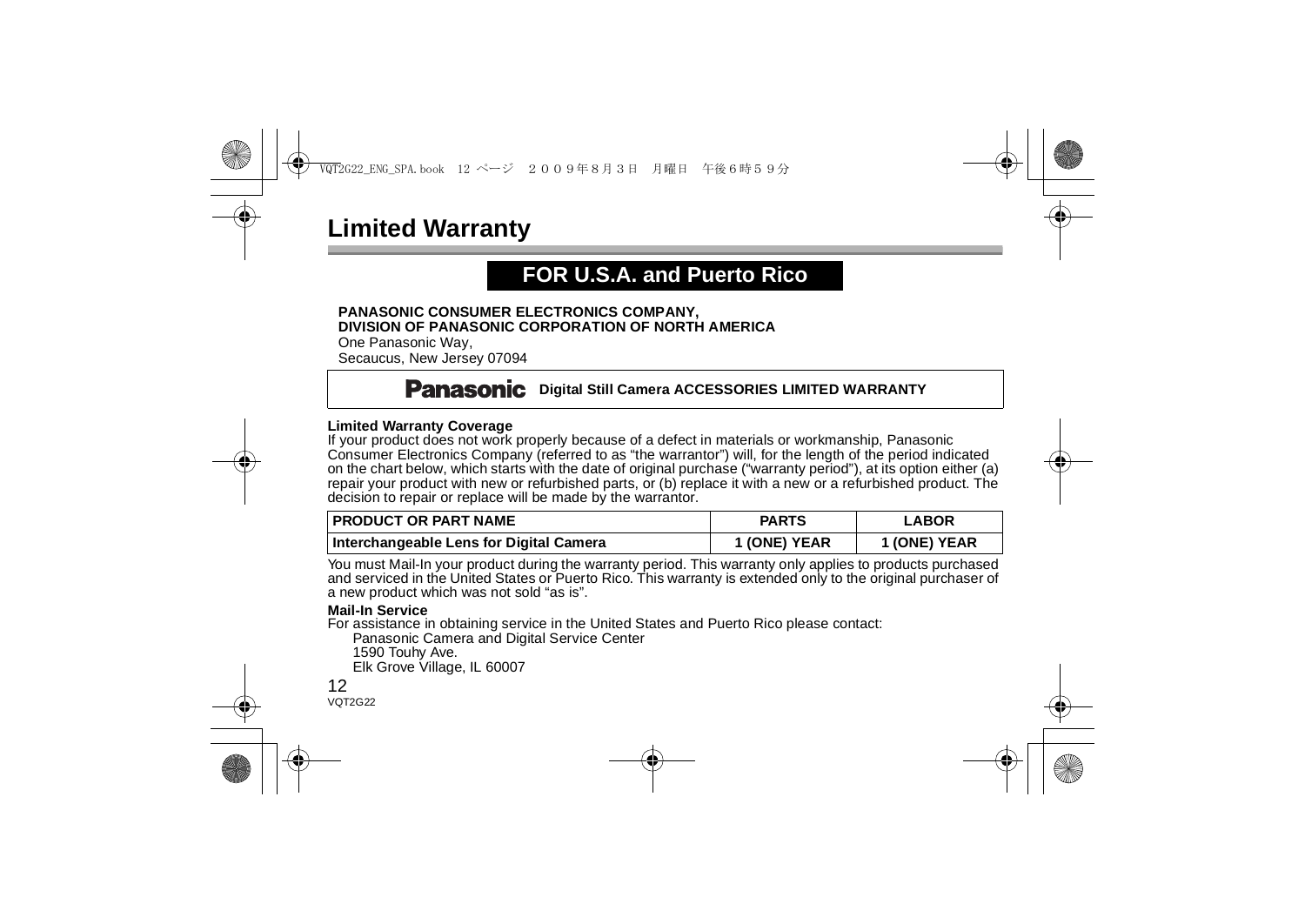If repair is needed during the warranty period the purchaser will be required to furnish a sales receipt/proof of purchase indicating date of purchase.

Also, purchaser will be responsible for shipping the unit to the above address.

#### **Limited Warranty Limits And Exclusions**

This warranty ONLY COVERS failures due to defects in materials or workmanship, and DOES NOT COVER normal wear and tear or cosmetic damage. The warranty ALSO DOES NOT COVER damages which occurred in shipment, or failures which are caused by products not supplied by the warrantor, or failures which result from accidents, misuse, abuse, neglect, mishandling, misapplication, alteration, faulty installation, set-up adjustments, misadjustment of consumer controls, improper maintenance, power line surge, lightning damage, modification, or commercial use (such as in a hotel, office, restaurant, or other business), rental use of the product, service by anyone other than a Factory Service Center or other Authorized Servicer, or damage that is attributable to acts of God.

#### **THERE ARE NO EXPRESS WARRANTIES EXCEPT AS LISTED UNDER "LIMITED WARRANTY COVERAGE". THE WARRANTOR IS NOT LIABLE FOR INCIDENTAL OR CONSEQUENTIAL DAMAGES RESULTING FROM THE USE OF THIS PRODUCT, OR ARISING OUT OF ANY BREACH OF THIS WARRANTY.**

**(As examples, this excludes damages for lost time, travel to and from the servicer, or loss of, or failure to obtain, images, data or other camera memory content. The items listed are not exclusive, but are for illustration only.) ALL EXPRESS AND IMPLIED WARRANTIES, INCLUDING THE WARRANTY OF MERCHANTABILITY, ARE LIMITED TO THE PERIOD OF THE LIMITED WARRANTY.**

Some states do not allow the exclusion or limitation of incidental or consequential damages, or limitations on how long an implied warranty lasts, so the exclusions may not apply to you.

This warranty gives you specific legal rights and you may also have others rights which vary from state to state. If a problem with this product develops during or after the warranty period, you may contact your dealer or Service Center. If the problem is not handled to your satisfaction, then write to the warrantor's Consumer Affairs Department at the addresses listed for the warrantor.

PARTS AND SERVICE WHICH ARE NOT COVERED BY THIS LIMITED WARRANTY ARE YOUR RESPONSIBILITY.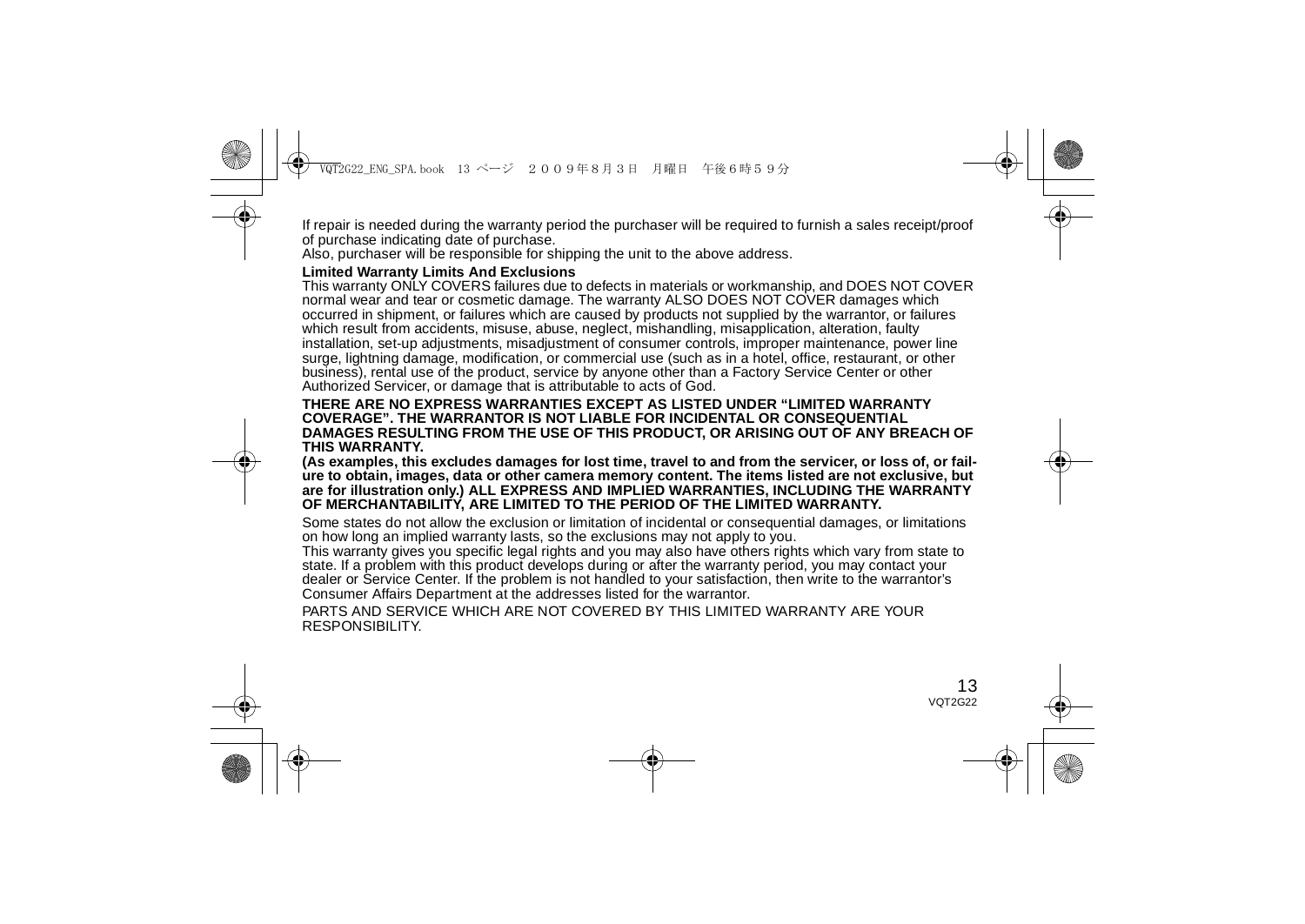# **FOR CANADA**

## **Panasonic Canada Inc.**

5770 Ambler Drive, Mississauga, Ontario L4W 2T3

## **PANASONIC PRODUCT – LIMITED WARRANTY**

Panasonic Canada Inc. warrants this product to be free from defects in material and workmanship and agrees to remedy any such defect for a period as stated below from the date of original purchase.

| <b>Digital Camera</b>             | One (1) year, parts and labour     |
|-----------------------------------|------------------------------------|
| <b>Digital Photo Peripherals</b>  | One (1) year, parts and labour     |
| <b>Digital Camera Accessories</b> | Ninety (90) days, parts and labour |

### **LIMITATIONS AND EXCLUSIONS**

This warranty does not apply to products purchased outside Canada or to any product which has been improperly installed, subjected to usage for which the product was not designed, misused or abused, damaged during shipping, or which has been altered or repaired in any way that affects the reliability or detracts from the performance, nor does it cover any product which is used commercially. Dry cell batteries, printer ink cartridge and paper are also excluded from coverage under this warranty.

This warranty is extended to the original end user purchaser only. A purchase receipt or other proof of date of original purchase is required before warranty service is performed.

**THIS EXPRESS, LIMITED WARRANTY IS IN LIEU OF ALL OTHER WARRANTIES, EXPRESS OR IMPLIED, INCLUDING ANY IMPLIED WARRANTIES OF MERCHANTABILITY AND FITNESS FOR A PARTICULAR PURPOSE.**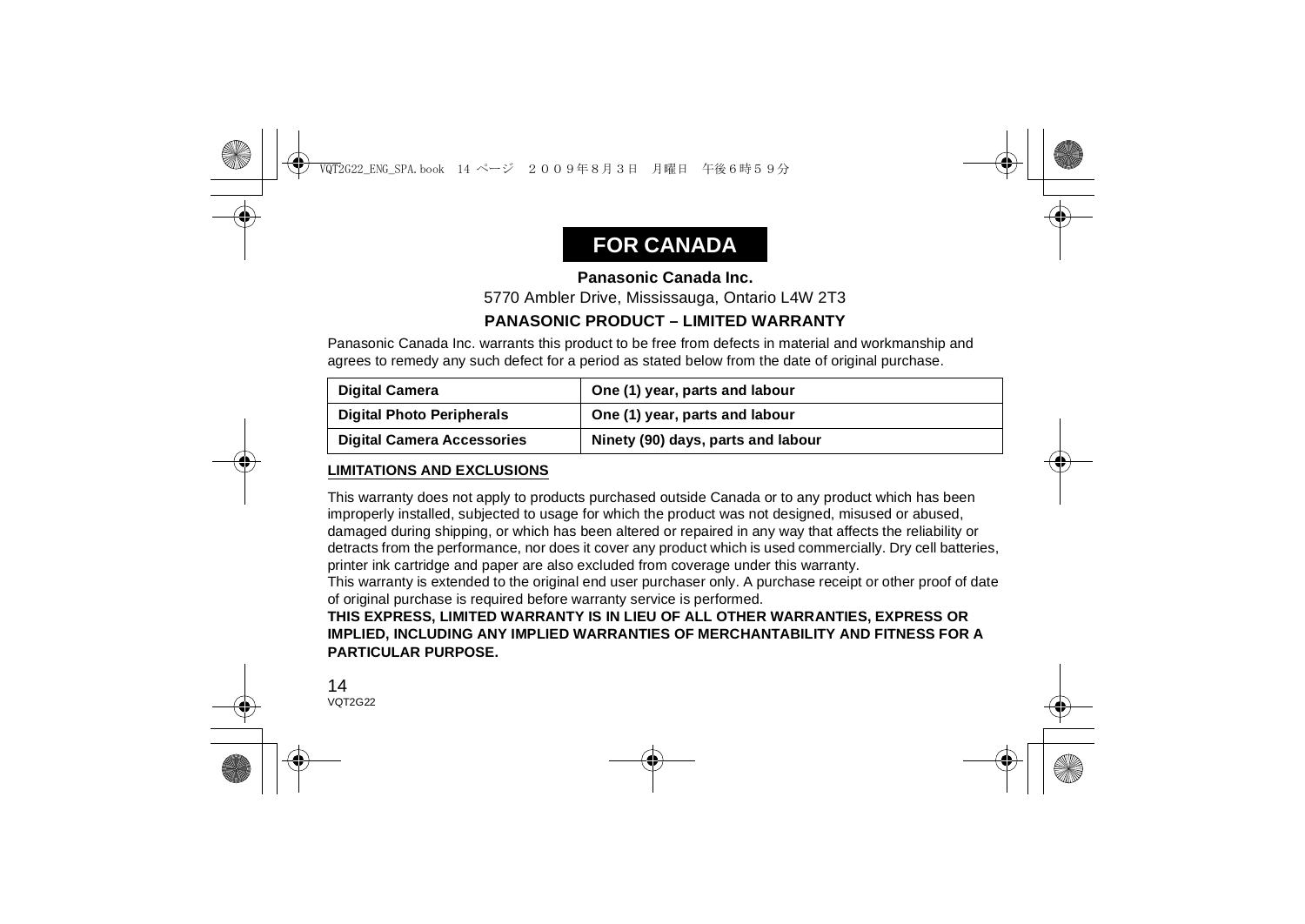### **IN NO EVENT WILL PANASONIC CANADA INC. BE LIABLE FOR ANY SPECIAL, INDIRECT OR CONSEQUENTIAL DAMAGES.**

In certain instances, some jurisdictions do not allow the exclusion or limitation of incidental or consequential damages, or the exclusion of implied warranties, so the above limitations and exclusions may not be applicable.

### **WARRANTY SERVICE/PRODUCT REPAIRS**

**For product operation repairs and information assistance**, please contact:

Our Customer Care Centre:Phone #: 1-800-99-LUMIX (1-800-995-8649)

Fax #: (905) 238-2360 Lumix Email link: lumixconcierge@ca.panasonic.com Email link: "Customer support" on www.panasonic.ca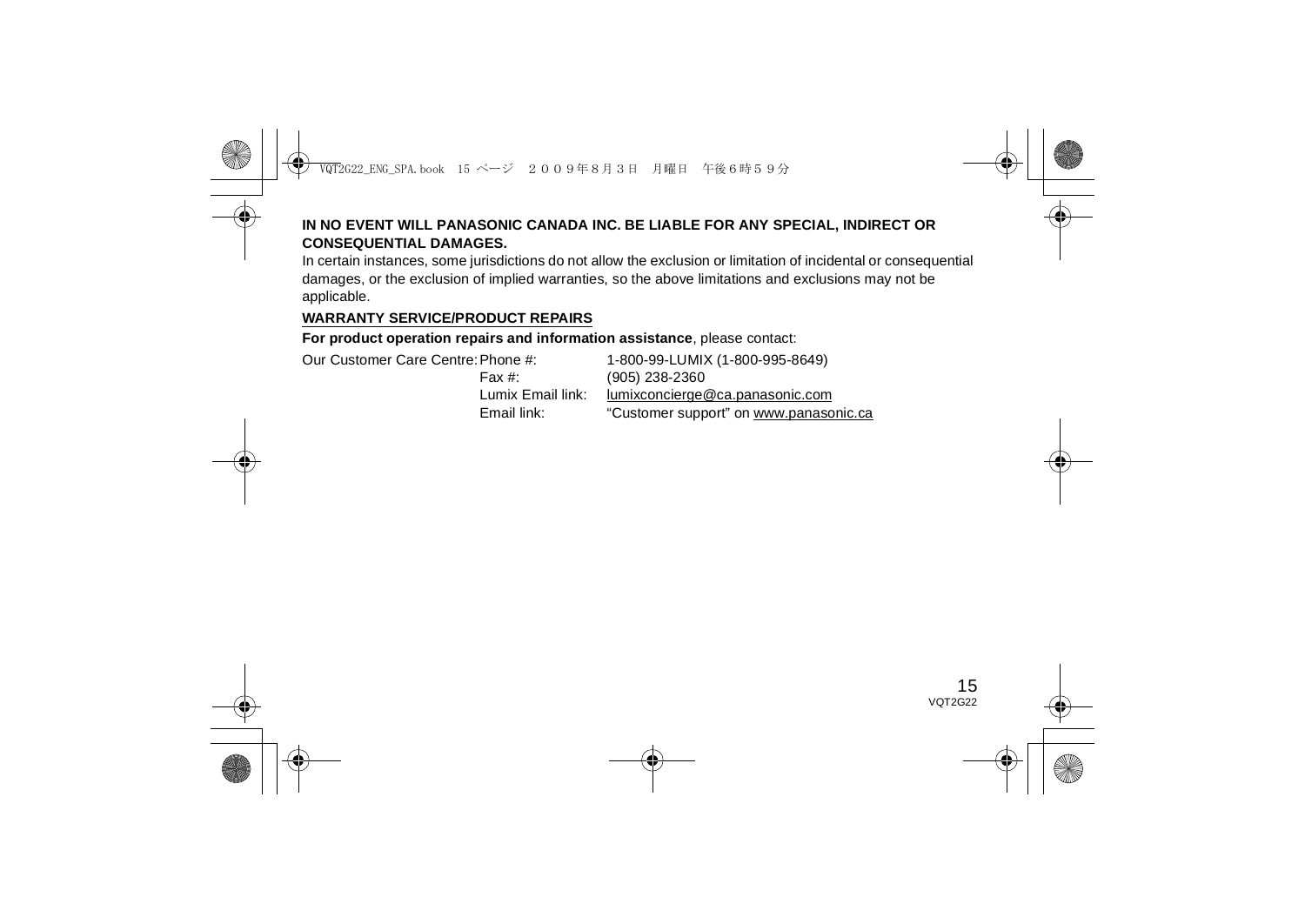# **Indice**

| Nombres y funciones de los componentes 22 |  |
|-------------------------------------------|--|
|                                           |  |
|                                           |  |
|                                           |  |

### **-Si ve este símbolo-**

**Información sobre la eliminación en otros países no pertenecientes a la Unión Europea**



Este símbolo sólo es válido en la Unión Europea. Si desea desechar este producto, póngase en contacto con las autoridades locales o con su distribuidor para que le informen sobre el método correcto de eliminación.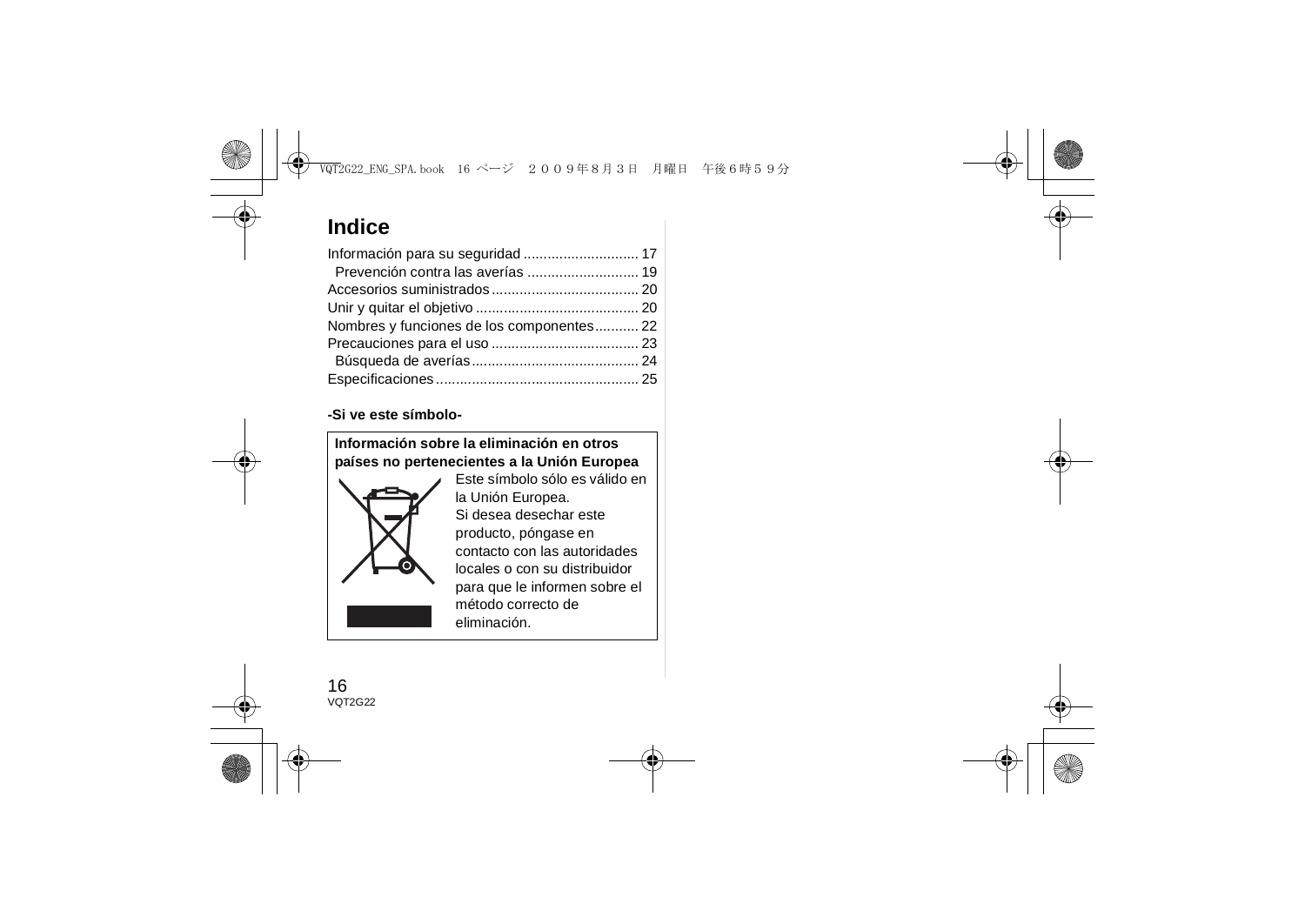

## **LO SIGUIENTE SÓLO INTERESA A CANADÁ.**

Este aparato digital de la clase B cumple con ICES-003 canadiense.

# **Información para su seguridad**

**Mantenga la unidad lo más lejos que sea posible de equipos electromagnéticos (como hornos de microondas, televisores, vídeo juegos, trasmisores radio, líneas de alto voltaje, etc.).**

- ≥ No utilice la cámara cerca de teléfonos móviles, ya que lo de hacerlo puede producir ruido que afectará negativamente a las imágenes y el sonido.
- ≥ Si la cámara queda afectada negativamente por un equipo electromagnético y deja de funcionar correctamente, apague la cámara y quite la batería y/o el adaptador de CA conectado. Luego vuelva a insertar la batería y/o vuelva a conectar el adaptador de CA y encienda la cámara.

El objetivo puede usarse con una cámara digital compatible con el estándar de montaje de objetivos del "Micro Four ThirdsTM System".

- ≥ No se puede montar en una cámara con estándar de soporte Four Thirds™.
- ≥ Las figuras de la cámara digital en estas instrucciones de funcionamiento muestran la DMC-GF1 en concepto de ejemplo.
- ≥ E aspecto y las especificaciones de los productos descritos en este manual pueden diferir de los productos reales que usted ha comprado debido a aumentos sucesivos.
- ≥ El logotipo Micro Four Thirds™ y Micro Four Thirds son marcas comerciales o marcas comerciales registradas de Olympus Imaging Corporation, en Japón, Estados Unidos, la Unión Europea y otros países.
- ≥ El logotipo Four Thirds™ y Four Thirds son marcas comerciales o marcas comerciales registradas de Olympus Imaging Corporation, en Japón, Estados Unidos, la Unión Europea y otros países.
- ≥ G MICRO SYSTEM es un sistema de cámara digital con objetivo intercambiable de LUMIX basado en el estándar Micro Four Thirds System.
- ≥ Los demás nombres, nombres de sociedades y nombres de productos citados en estas instrucciones son marcas de fábrica o marcas registradas.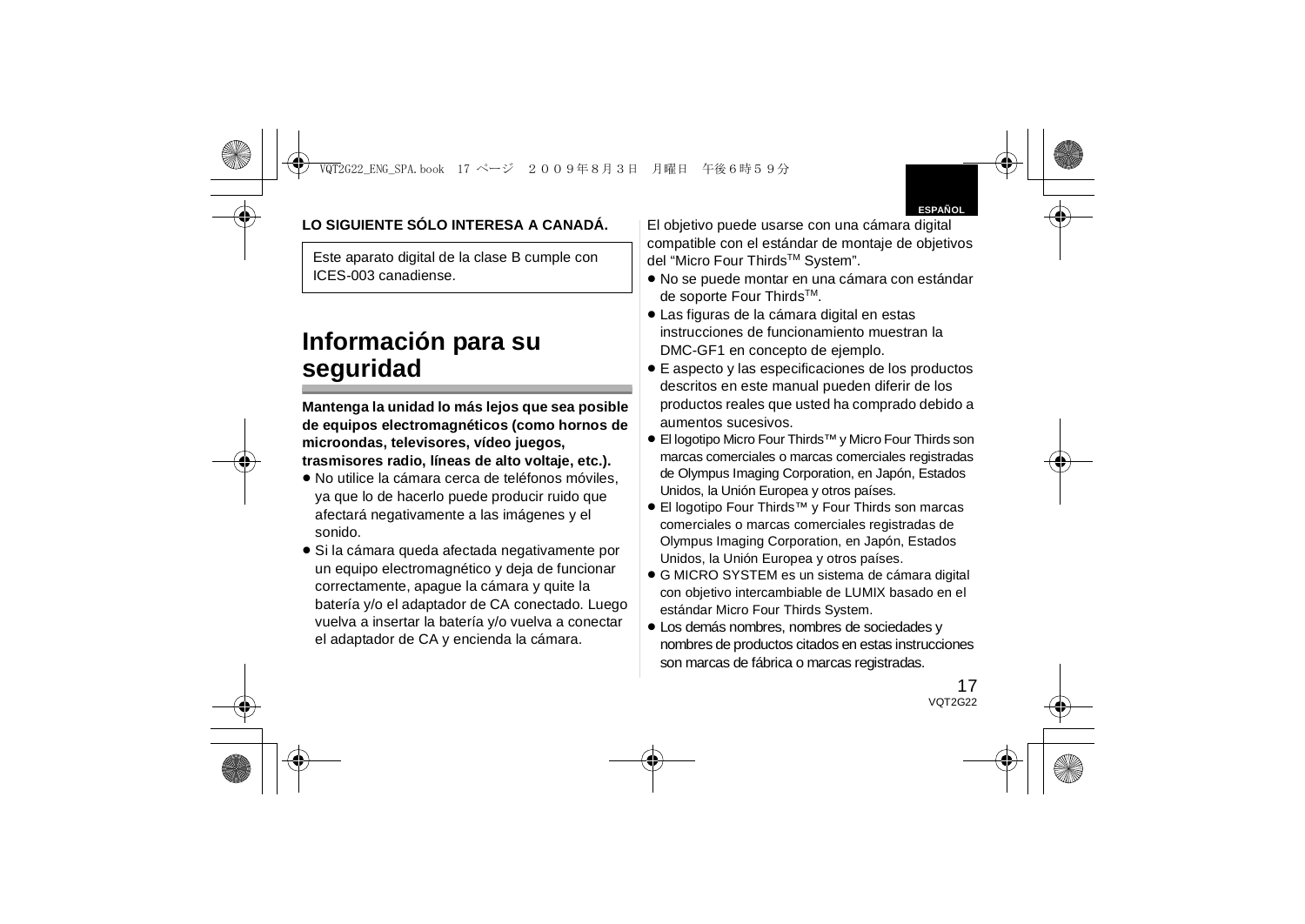#### **Notas FCC:**

 Se ensayó este equipo y se comprobó que está de conformidad con los límites de un dispositivo digital de la clase B, de acuerdo con la Parte 15 de las Reglas FCC.

Estos límites se han ideado para proporcionar una razonable protección contra las interferencias dañinas en una instalación residencial. Este equipo genera, utiliza y puede radiar energía de frecuencia radio y, por si no se instala y se utiliza de acuerdo con las instrucciones, puede ocasionar interferencia dañina a las comunicaciones radio. Aunque no hay garantía de que no pueda tener lugar interferencia en especiales instalaciones. Si este equipo causa interferencia a la recepción de radio o televisión que pueden determinarse apagando y encendiendo el equipo, se anima al usuario intentar corregir la interferencia tomando una de las medidas a continuación:

- Vuelva a orientar o a colocar la antena receptora.
- Aumente la separación entre el equipo y el receptor.
- Conecte el equipo a una toma de un circuito diferente del que está conectado el receptor.
- Llame al concesionario o un técnico experto de radio y televisión para ayuda.

Todo cambio o modificación a este equipo sin autorizar invalidará el título del usuario para hacer funcionar este dispositivo.

Este dispositivo cumple con la Parte 15 de las Reglas FCC. El funcionamiento está sujeto a las dos condiciones a continuación: (1) Este dispositivo podría no causar interferencia dañina y (2) este dispositivo tiene que aceptar toda la interferencia recibida, incluyendo la que puede causar un funcionamiento no deseado.

Parte responsable: Panasonic Corporation of North America One Panasonic Way Secaucus, NJ 07094 Contacto de asistencia:Panasonic Consumer Electronics Company Teléfono: 1-800-211-PANA (7262)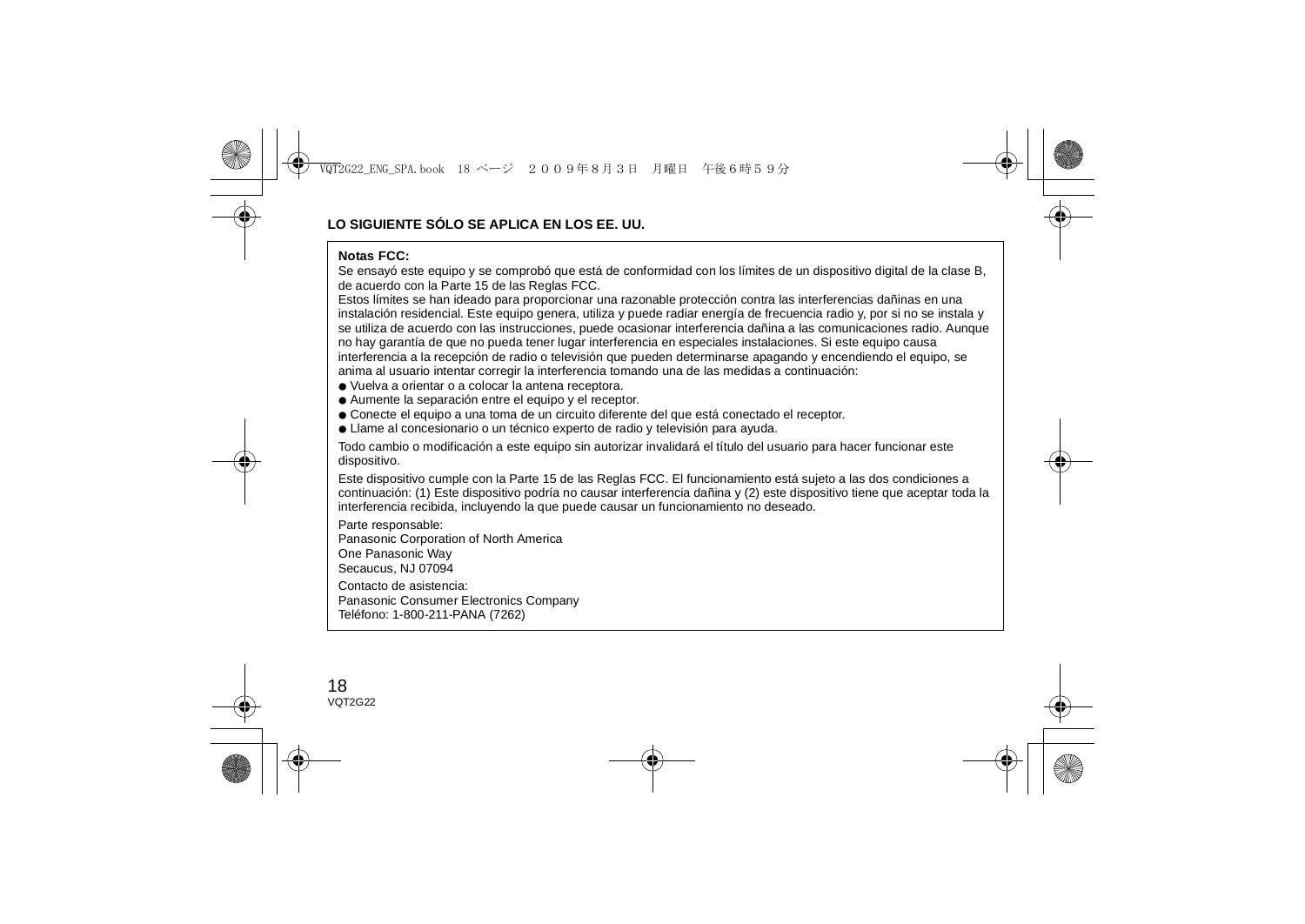#### *Prevención contra las averías*

### ∫**Atención del objetivo**

- ≥ **La arena y el polvo pueden dañar el objetivo. Cuando usa el objetivo en una playa, tenga cuidado de que ni arena ni polvo entren en el interior del objetivo o los terminales, etc.**
- ≥ **Este objetivo no es impermeable. Si caen gotas de agua en el objetivo, límpielo con un paño seco.**
- ≥ No ejerce demasiada presión en el objetivo.
- Cuando hay suciedad (agua, aceite, huellas dactilares, etc.) en la superficie del objetivo, la imagen puede salir afectada. Limpie ligeramente con un paño blando y seco antes y después de tomar las imágenes.
- ≥ No meta el soporte del objetivo mirando hacia abajo. No deje que se ensucien los punto de contacto  $(1)$ .



## ∫ **Acerca de la condensación (Empañamiento del objetivo)**

- La condensación ocurre cuando se encuentra una diferencia en la temperatura y humedad como se describe abajo. La condensación puede hacer ensuciar el objetivo y producir hongos y un funcionamiento defectuoso, por lo tanto ponga cuidado en las situaciones a continuación:
- Cuando lleva la cámara en casa desde el aire libre durante un tiempo frío
- Cuando lleva la cámara dentro de un coche con aire acondicionado
- Cuando sopla en el objetivo aire frío desde un acondicionador de aire
- En lugares húmedos
- ≥ Para impedir la condensación, meta la cámara en una bolsa de plástico para que se aclimate a la temperatura ambiente. Si ocurre condensación, apague la alimentación y la deje así durante dos horas. Una vez de que la cámara se haya aclimatado a la temperatura ambiente en empañamiento desaparece naturalmente.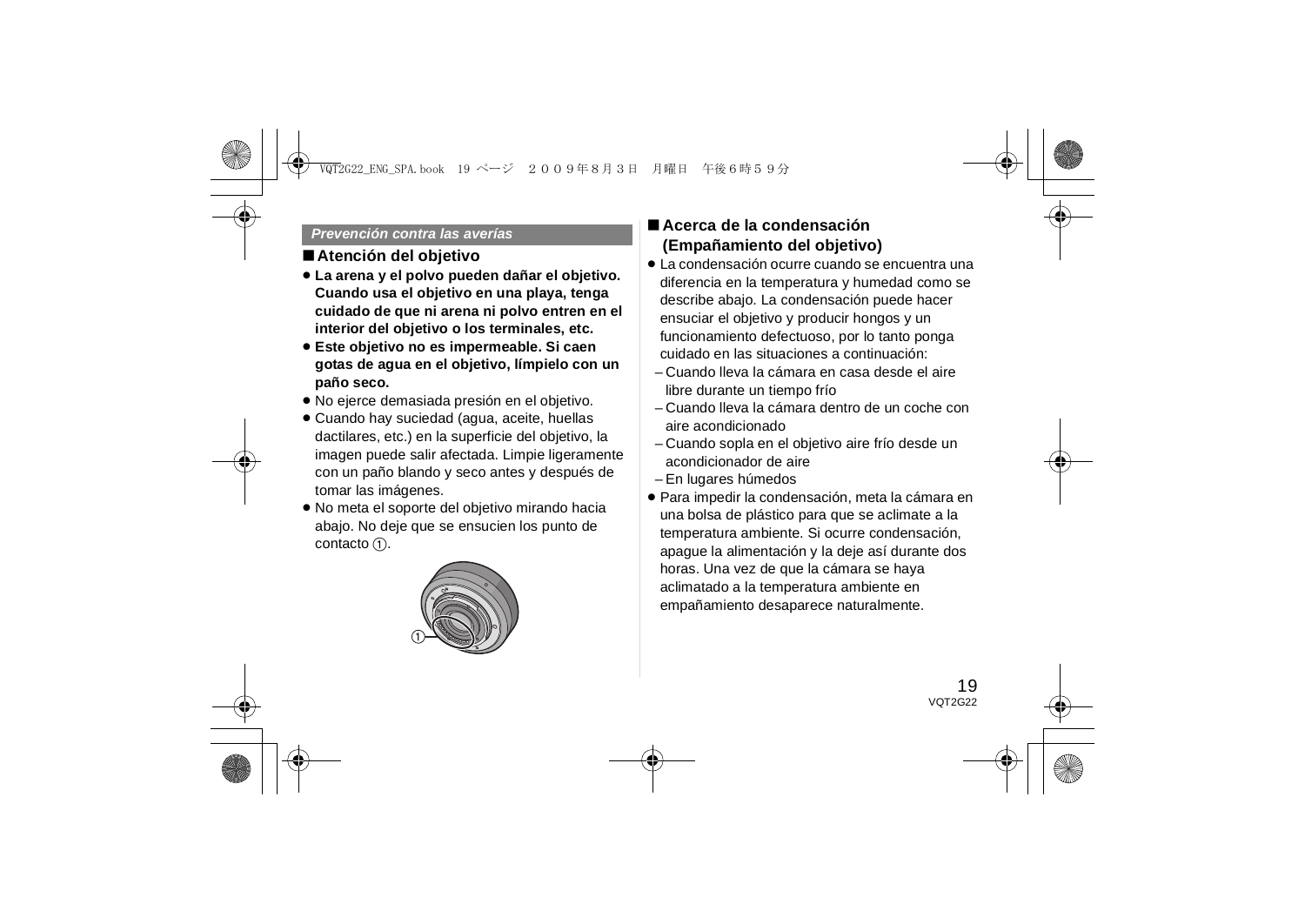# **Accesorios suministrados**

### **[Controles a realizar cuando va a desembalar la unidad]**

Al quitar la unidad de su embalaje, compruebe que se encuentren la unidad principal y los accesorios suministrados. Además compruebe el aspecto externo y las funciones para verificar que no hayan padecidos daños durante la distribución y el transporte.

Por si encuentra un cualquier problema, antes de usar el producto llame a su comerciante.

Los números de producto se aplican desde septiembre de 2009. Estos pueden estar sujetos a modificaciones.



- **1**Bolsa de almacenamiento del objetivo
- **2** Tapa trasera del objetivo (La tapa trasera del objetivo y la tapa del objetivo intercambiable al momento de la compra).
- **3**Tapa del objetivo

# **Unir y quitar el objetivo**

- ≥ Se refiera también a las instrucciones de funcionamiento de la cámara para unir y separar el objetivo.
- ∫ **Unión del objetivo**
- ≥ Compruebe que la cámara esté apagada.
- **1 Gire la tapa trasera del objetivo para separarla.**

A: Tapa trasera del objetivo



**2 Alinee las marcas para ajustar el objetivo B (marcas rojas) ubicadas en el cuerpo de la cámara y el mismo objetivo, luego gire éste en la dirección de la flecha hasta que dispare.**



- No pulse el botón de desenganche del objetivo cuando va a unir un objetivo.
- Como el soporte del objetivo podría salir rayado, no trate de unir el objetivo a la cámara manteniéndolo de ángulo.
- Compruebe que el objetivo esté unido correctamente.

### $20$ VOT2G22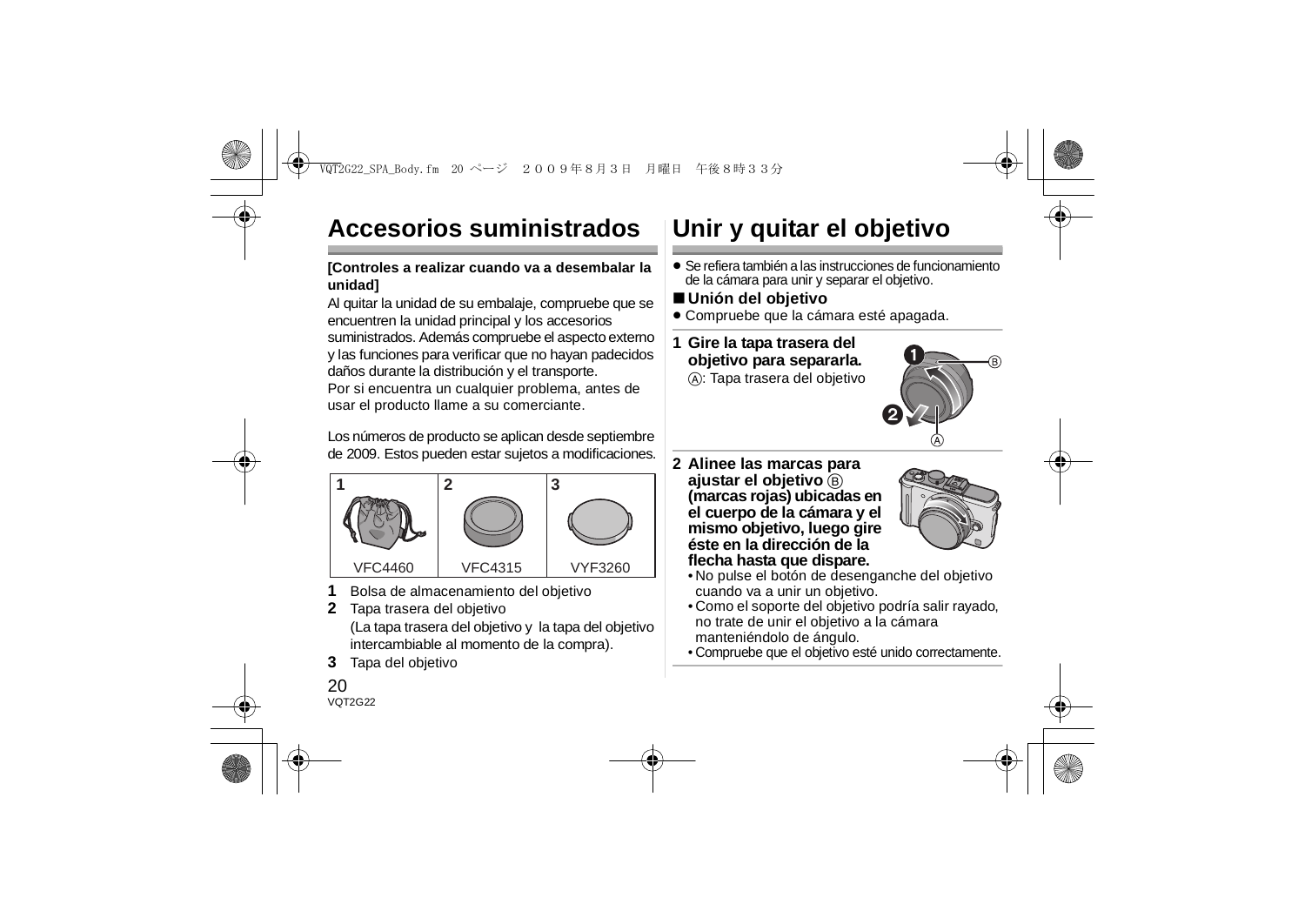## ∫**Separación del objetivo**

≥ Compruebe que la cámara esté apagada.

### **Pulse el botón de desenganche del objetivo** C **mientras gira hasta que sea posible el objetivo en la dirección de la flecha para quitarlo.**



- Una la tapa trasera de manera que el punto de contacto del objetivo no salga rayado.
- Una la tapa del cuerpo a la cámara para que ni suciedad ni polvo entren dentro de la unidad principal.

## ∫**Unir y separar la tapa del objetivo**

≥ Ponga cuidado en no perder la tapa del objetivo.



## ∫ **Unión de los filtros**

- ≥ Puede tener lugar viñeteado si usa 2 o más protectores MC (opcionales:DMW-LMC46), filtros PL (opcionales:DMW-LPL46) o filtros ND (opcionales:DMW-LND46), o bien si usa protectores y/o filtros espesos.
- ≥ Tal vez sea imposible de retirar el filtro si está demasiado apretado, por lo que no debe apretarlo demasiado fuerte.
- ≥ Se puede colocar la tapa del objetivo con el filtro ya colocado.
- ≥ Si tiene problemas para quitar o poner el filtro PL (opcional: DMW-LPL46), le recomendamos encender la cámara digital e intentarlo de nuevo con el modo de enfoque ajustado en "manual" ([MF]).
- ≥ Los accesorios diversos de los filtros, como lentes de conversión o adaptadores, no pueden montarse en este objetivo. Pueden interferir con el funcionamiento del enfoque o dañar el objetivo.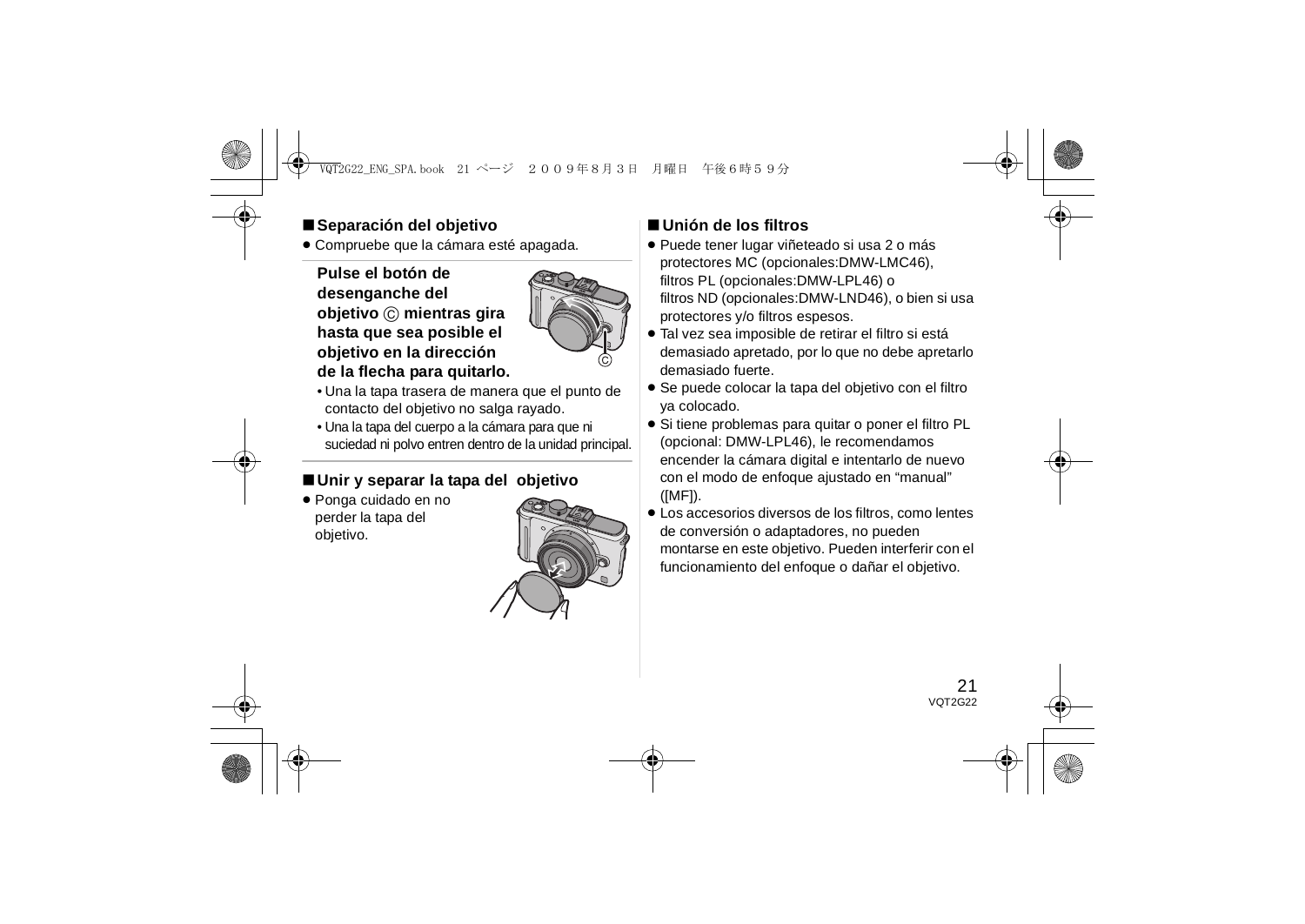# **Nombres y funciones de los componentes**



- **1**Superficie del objetivo
- **2** Anillo del enfoque Ruotare per mettere a fuoco quando si scattano fotografie utilizzando la messa a fuoco manuale.
- **3**Punto de contacto
- **4**Marca para ajustar el objetivo

Este objetivo compacto usa un sistema de accionamiento para conseguir un F1.7 luminoso. Como consecuencia, existe sonido operativo y vibraciones al enfocar, pero no es un funcionamiento defectuoso. El sonido operativo se graba el utilizar el enfoque automático en la grabación de imágenes en movimiento. Si le molesta el sonido operativo, le recomendamos ajustar el enfoque manual ([MF]) y fijar el enfoque antes de grabar para evitar grabar el ruido del objetivo.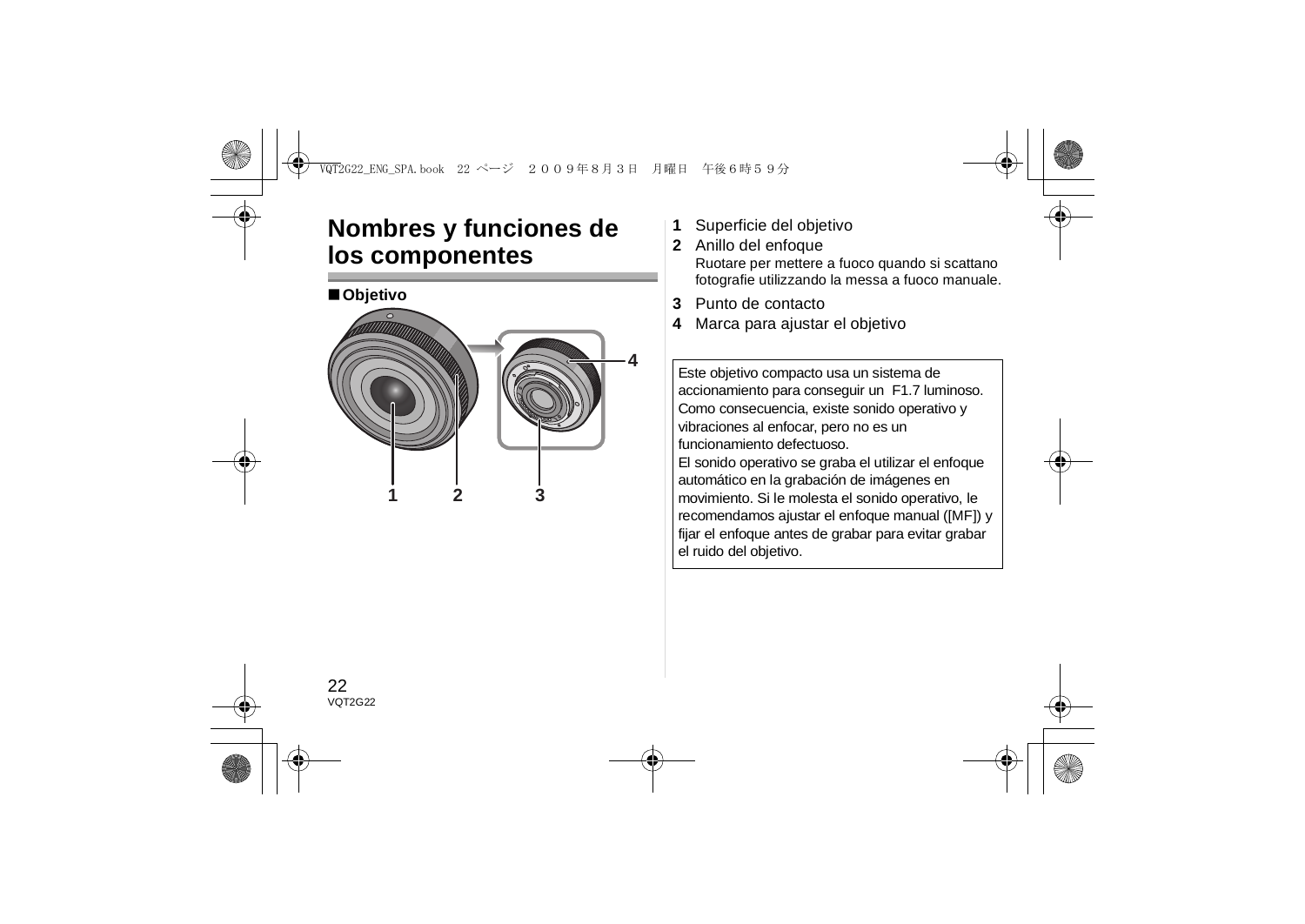# **Precauciones para el uso**

## ∫**Acerca del objetivo**

**Tenga cuidado de no hacer caer el objetivo ni le choque contra. Asimismo tenga cuidado de no presionarlo demasiado.**

≥ Tenga cuidado de no hacer caer la bolsa en la que cabe el objetivo. Éste podría dañarse, la cámara podría dejar de funcionar normalmente y las imágenes ya podrían no grabarse.

#### **Cuando usa pesticidas y otras substancias volátiles alrededor de la cámara tenga cuidado de que no entre en el objetivo.**

≥ Si dichas substancias caen en el objetivo, éstas pueden dañarlo o hacer desconchar su barniz.

#### **No transporte la unidad si ésta está todavía unida al cuerpo de la cámara.**

- ≥ De ninguna manera la unidad debe ser usada o almacenada en uno de los siguientes lugares ya que lo de hacerlo podría perjudicarla o producir un funcionamiento defectuoso.
- Bajo la luz directa del sol o bien a lo largo de la costa durante el verano
- En lugares donde haya altas temperaturas o altos niveles de humedad o bien donde sean repentinos los cambios de temperatura y humedad
- En lugares donde haya altas concentraciones de arena, polvo o suciedad
- Donde haya llamas
- Cerca de calefactores, acondicionadores de aire o humedecedores
- Donde el agua puede hacer mojar la unidad
- Donde haya vibraciones
- Dentro de un vehículo
- ≥ Se refiera también a las instrucciones de funcionamiento de la cámara digital.
- ≥ Cuando no ha de ser usada la unidad por un período prolongado, le recomendamos guardar con un desecante (silicagel). El hecho de no hacerlo podría ocasionar una avería causada por el moho etc. Se recomienda que compruebe el funcionamiento de la unidad antes de usarla.
- ≥ No deje el objetivo en contacto con productos de plástico durante largos períodos de tiempo.
- ≥ No toque los contactos eléctricos de la unidad. Lo de hacerlo puede causar avería en la unidad.
- ≥ No desmonte ni modifique la unidad.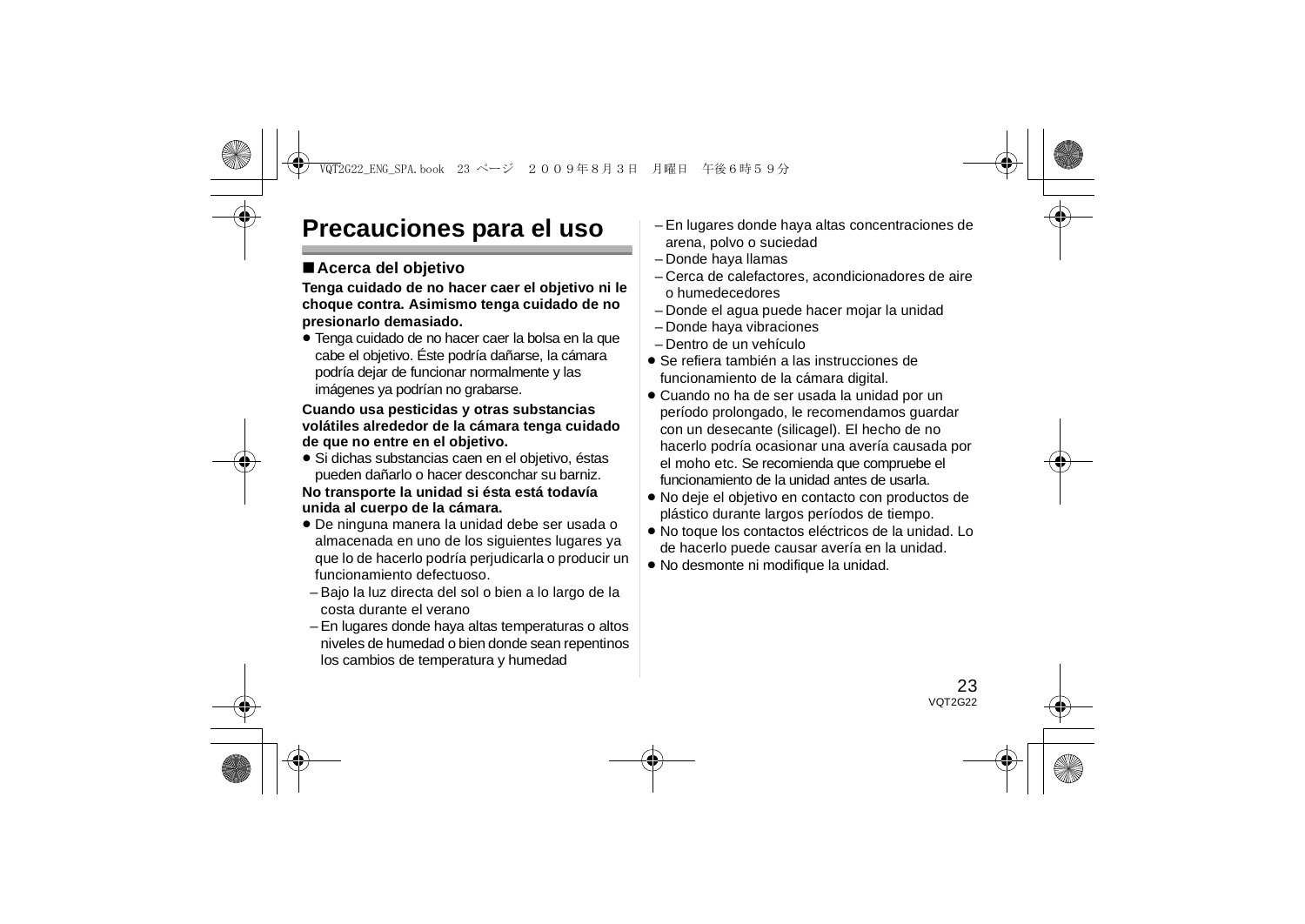**No utilice gasolina, diluyente, alcohol u otros agentes de limpieza parecidos para limpiar la unidad.**

- ≥ El hecho de usar disolventes puede dañar el objetivo y hacer desconchar su barniz.
- ≥ Quite cualquier indicio de polvo o huellas dactilares con un paño blando y seco.
- ≥ Use un paño suave y seco para eliminar suciedad y polvo de la anilla de enfoque.
- ≥ No use detergentes para cocina o un paño tratado químicamente.

#### *Búsqueda de averías*

#### **Se oye un sonido cuando se enciende o se apaga la cámara.**

≥ Éste es el sonido del objetivo o el movimiento de abertura y no es un funcionamiento defectuoso.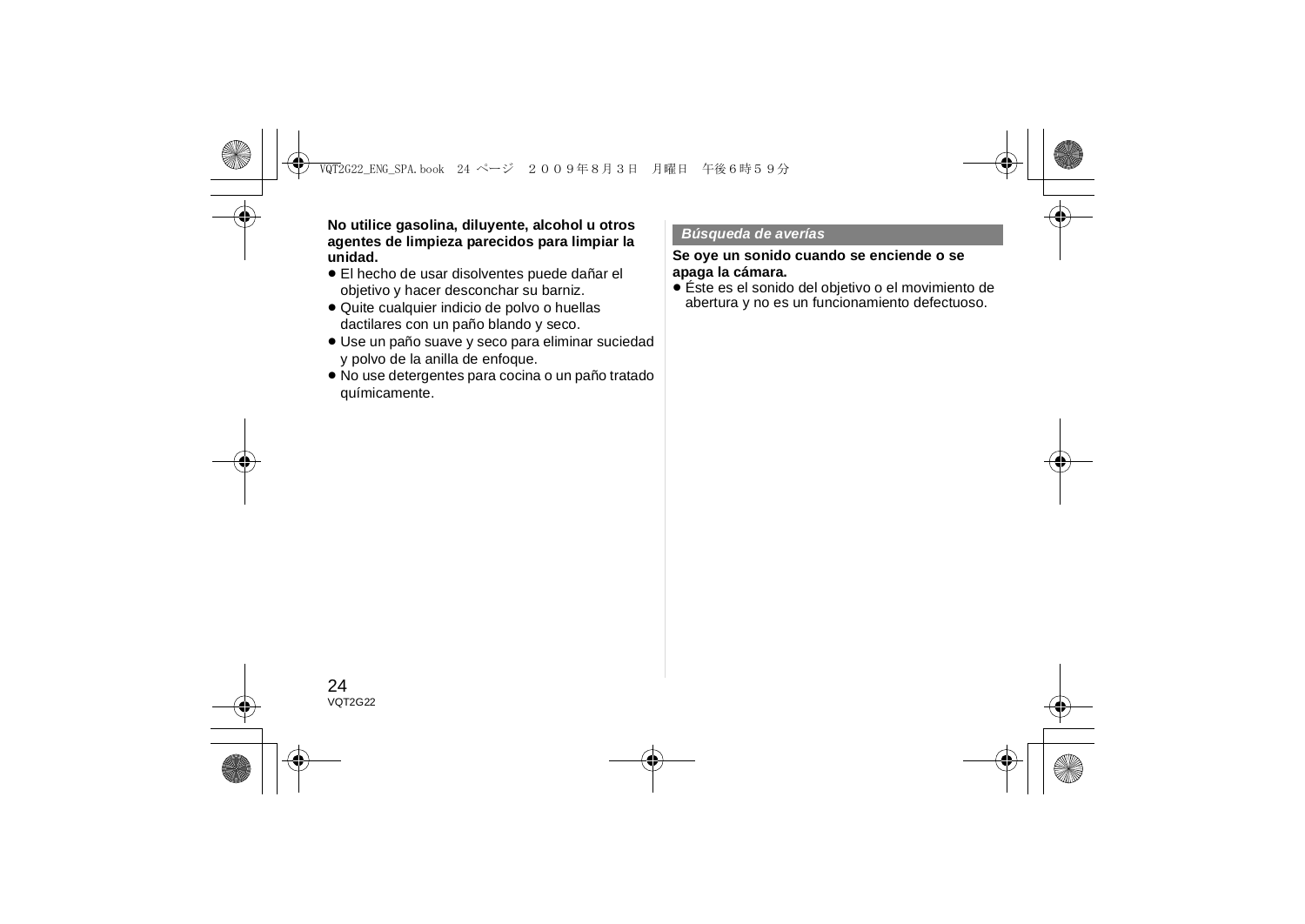#### **ÓPTICA INTERCAMBIABLE PARA CÁMARA DIGITAL"LUMIX G 20 mm/F1.7 ASPH."**

| Longitud focal                    | $f=20$ mm                                                                               |
|-----------------------------------|-----------------------------------------------------------------------------------------|
|                                   | (Igual a una cámara de película de 35 mm: 40 mm)                                        |
| Tipo de abertura                  | 7 obturaciones de hoja/diafragma iris/diafragma circular                                |
| Gama de abertura                  | F <sub>1.7</sub>                                                                        |
| Valor de abertura mínimo          | F <sub>16</sub>                                                                         |
| Estructura del objetivo           | 7 elementos en 5 grupos (2 objetivos esféricos)                                         |
| En la distancia del enfoque       | 0.2 m (0.66 pies) a $\infty$ (desde la línea de referencia de la distancia del enfoque) |
| Máxima ampliación de la imagen    | $0.13 \times$ (Igual a una cámara de película de 35 mm: $0.25 \times$ )                 |
| Estabilizador óptico de la imagen | No disponible                                                                           |
| <b>Soporte</b>                    | "Micro Four Thirds Mount"                                                               |
| Angulo visual                     | $57^\circ$                                                                              |
| Diámetro del filtro               | 46 mm (1,81 pulgadas)                                                                   |
| Diámetro máx.                     | $63$ mm $(2,48$ pulgadas)                                                               |
| Longitud total                    | Aprox. 25,5 mm (1,00 pulgadas)                                                          |
|                                   | (desde la punta del objetivo hasta la base lateral de la montura del objetivo)          |
| Peso                              | Aprox. 100 g (3,53 onzas)                                                               |

≥ Cuando usa el objetivo con una cámara digital LUMIX, no puede ajustar a [AFC] en el modo de enfoque o [C<sub>4F</sub>] en [PRE AF]. (Desde septiembre de 2009) (Los modos de enfoque disponibles pueden variar según la cámara.)